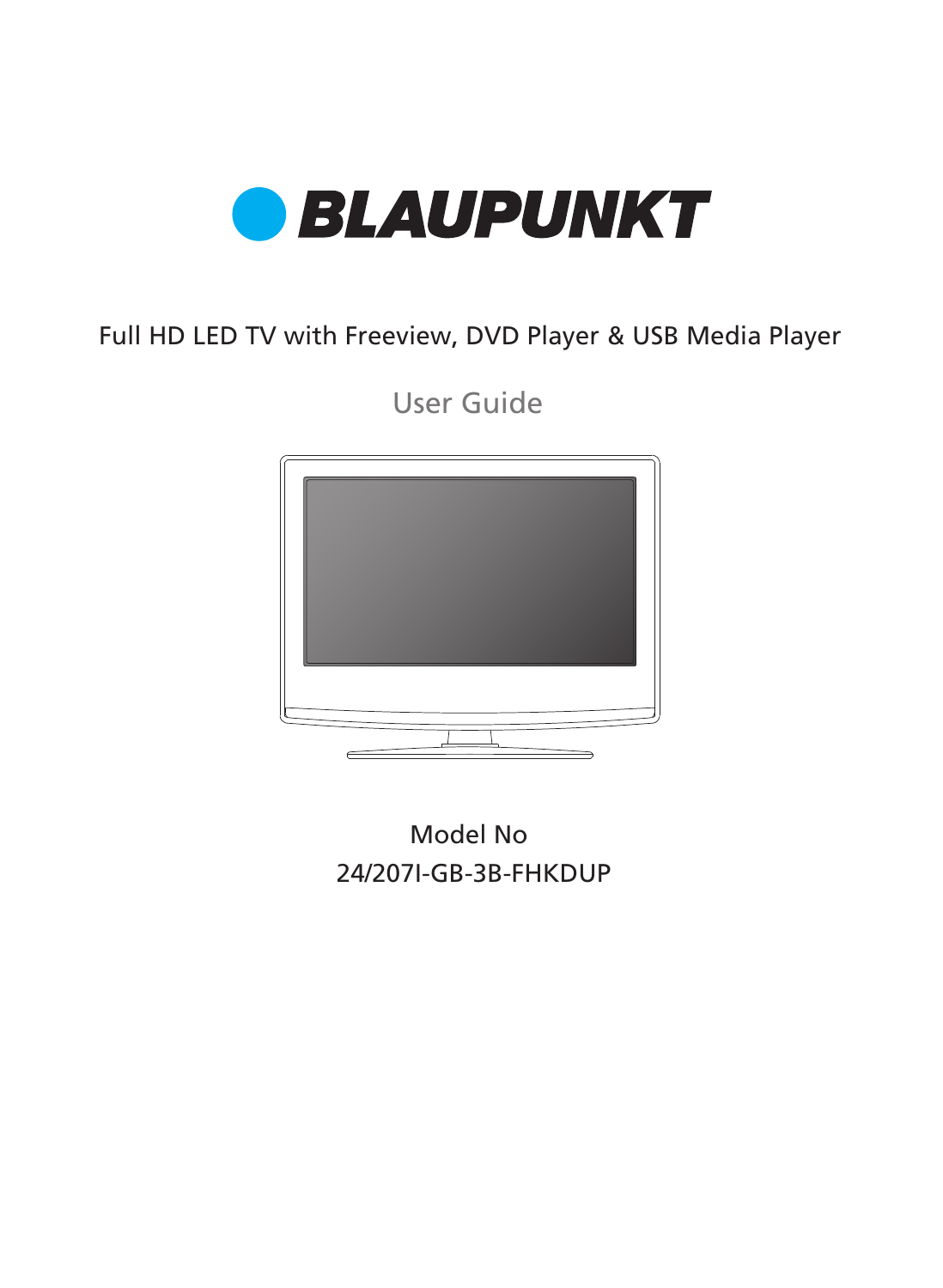# **IMPORTANT SAFETY INSTRUCTIONS**



Please read these instructions. All the safety and operating instructions should be read before the appliance is operated.

#### Warnings

- To reduce the risk of fire, electric shock or damage to the television, do not expose it to dust, rain or moisture, or place any objects filled with liquids on or near the television.
- Do not place the television in a confined space, ensure that nothing can obstruct the ventilation openings at the rear of the television.

To prevent spread of fire, keep candles or other open flames away from this product at all times



• Dispose of this television and any components including batteries in an environmentally friendly manner. If in doubt, please contact your local authority for details of recycling.

#### Safety

- For your safety, this appliance is fitted with a fused moulded 3 pin mains plug. Should the fuse need to be replaced, ensure that any replacement is of the same amperage and approved with the BSI mark.
- Never try and replace the mains plug unless you have adequate qualifications and are legally authorised to do so. In the event that a replacement Mains cable is required, contact the manufacturer for a suitable replacement.
- Never use the television if it is damaged in any way.
- Always place the television on a flat level surface avoiding anywhere which may be subject to strong vibration.
- Ensure the television is not placed on top of the power cable as the weight of the television may damage the cable and cause a safety hazard.
- Never place mobile phones, speakers or any other device which may cause magnetic or radio interference with the television. If interference is apparent, move the device causing the interference away from the television.
- To disconnect the apparatus from the mains, please use the switch located on the underside/ rear of the TV. The switch shall remain readily operable.
- When installing on a wall, ensure the TV is at least 5cm from the wall for ventilation
- Ensure that the power switch on the unit and the power plug are always easily accessible.

WARNING: Excessive noise when using earphones and headphones can cause a loss of hearing.

#### Maintenance

- To clean this unit, wipe with a soft, dry cloth. If the surfaces are extremely dirty, use a soft cloth dipped in a soap and water solution or a weak detergent solution.
- Never use alcohol, paint thinner or benzene to clean this unit.
- Before using a chemically treated cloth, read the instructions that came with the cloth carefully.

**CAUTION:** If water or other liquid enters the television through the display panel surface, a malfunction may occur.



### Packaging

- The safest way to transport your item is in the original box/packaging - please save your packaging for this.
- You will need original box/packaging in the event of warranty/service repair or support. We are unable to carry out warranty/service if you are unable to package it correctly.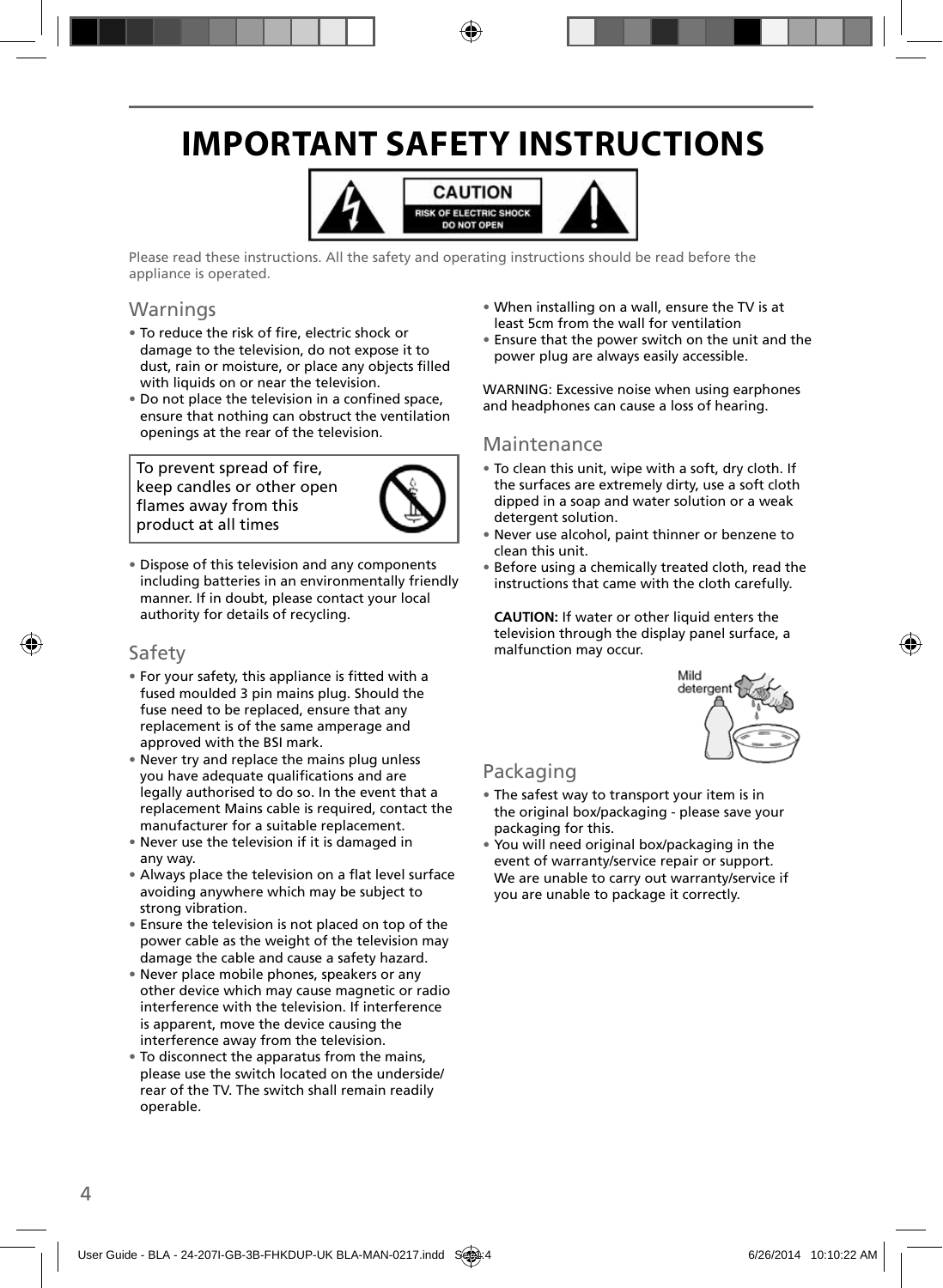## **IMPORTANT SAFETY INSTRUCTIONS**



Please read these instructions. All the safety and operating instructions should be read before the appliance is operated.

Important Information Regarding Use of Video Games, Computers, Captions or Other Fixed Image Displays

The extended use of fixed image program material can cause a permanent "shadow image" on the LCD/LED panel.

This background image is viewable on normal programs in the form of a stationary fixed image. This type of irreversible LCD/LED panel deterioration can be limited by observing the following steps:

- 1. Reduce the brightness/contrast setting to a minimum viewing level.
- 2. Do not display the fixed image for extended periods of time.
- 3. Turn the power off when not in actual use.

Examples of images that you need to watch out for are as follows (this is not an exhaustive list):

- TV Channel Logos: e.g. Shopping channel logos and pricing displays-especially if they are bright and stationary. Moving or low-contrast graphics are less likely to cause ageing of the screen.
- Time Displays
- Teletext: Do not view a stationary page for a long period of time
- TV/DVD Menus: e.g. Listings of DVD disc content
- Pause Mode: Do not leave the TV in pause mode for long periods of time, e.g. When watching DVDs or videos.

**Important** - Once 'shadow image/screen burn' occurs, it will never disappear and is not repairable under warranty.

How do I dispose of this product?

UK: Waste electrical products should not be disposed of with household waste. Separate disposal facilities exist. For your nearest facilities, please see www.recycle-more.co.uk or in store for details.

ROI: Waste electrical products should not be disposed of with household waste. Separate disposal facilities exist. Check with your Local Authority or retailer for recycling advice.

#### **Batteries**

• Do not expose batteries to high temperatures, excessive heat, prolonged sunshine or fire as this may cause leakage, explosion or ignition.



- Observe the correct polarity when inserting batteries.
- Do not use different types of batteries together or mix old and new batteries.
- Dispose of batteries in an environmentally friendly way.
- Certain regions may regulate the disposal of batteries. Please consult your local authority.

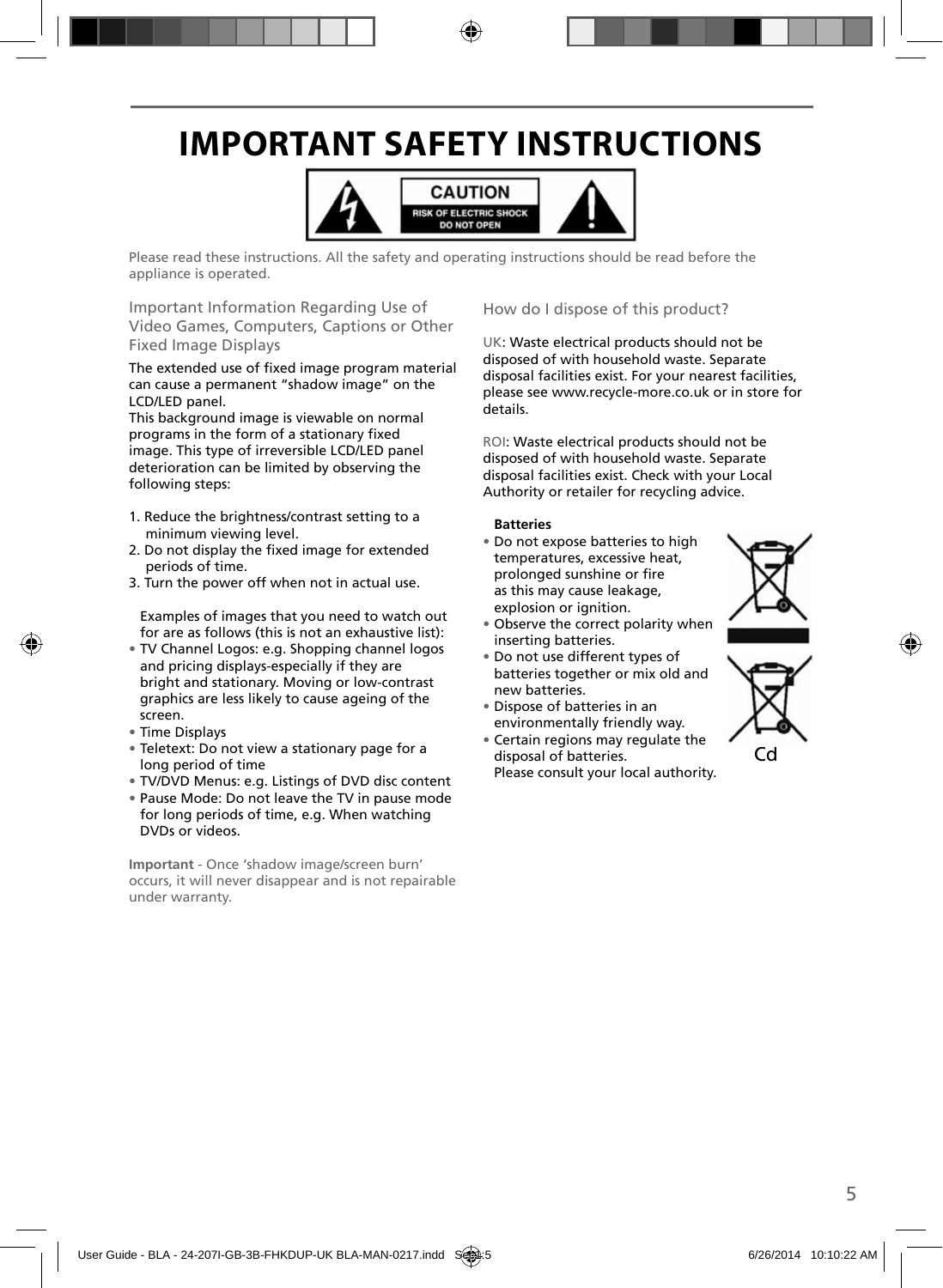### **CONTENTS**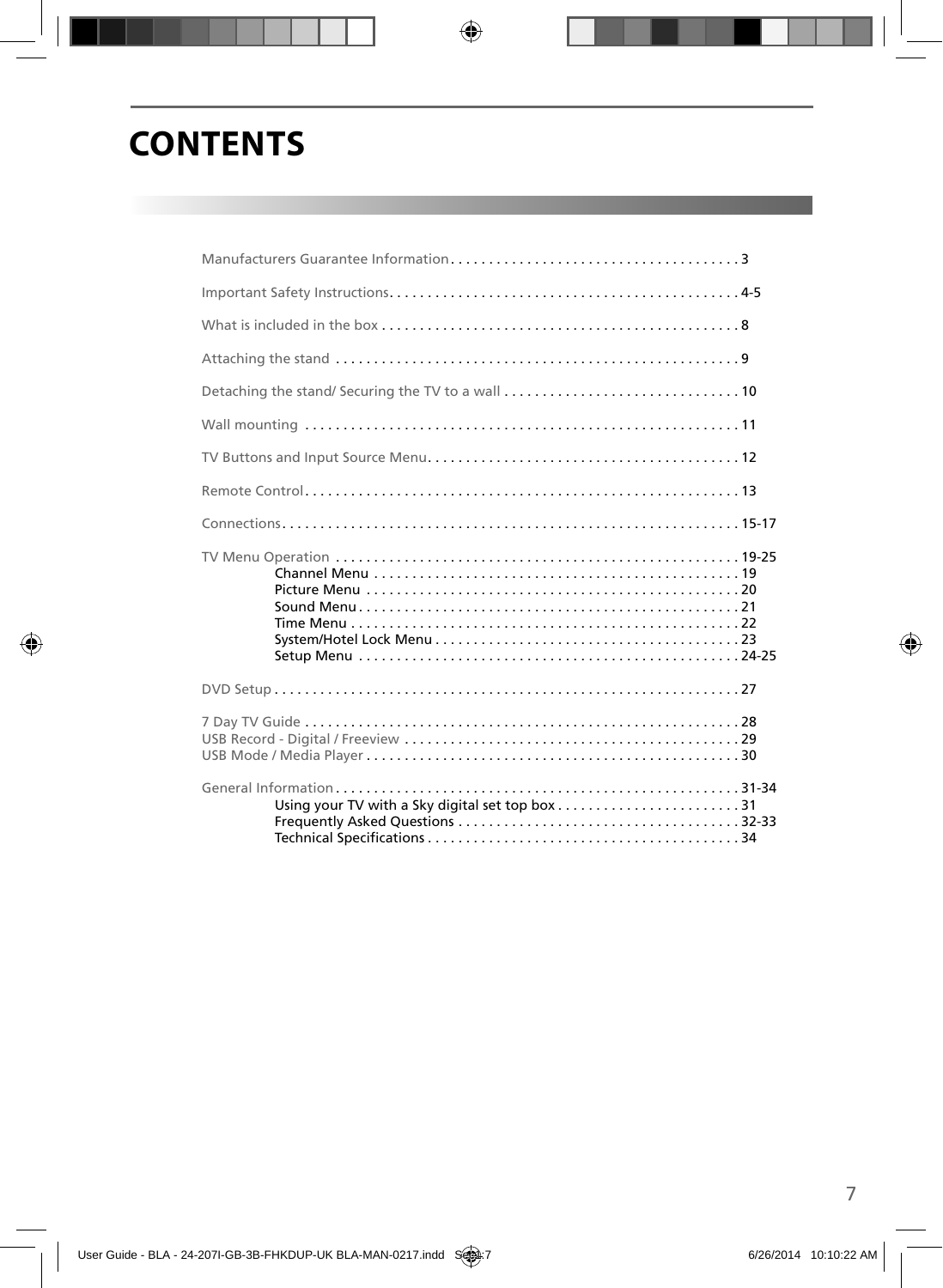# **WHAT IS INCLUDED IN THE BOX**

#### Accessories

Included with this TV are the following accessories

#### 1 x User Guide



### 1 x Quick Start Guide 2 x AAA Batteries

Quick Start Guide

#### $1 \times TV$



#### 1 x RF Cable



#### Please save your packaging as you will need this in the event of warranty/service repair or support. We are unable to carry out warranty/service if you are unable to package it correctly. The safest way to package your item in the event of warranty/service repair is in it's original box/packaging.

#### 1 x Remote Control





#### 1 x Stand plus screws

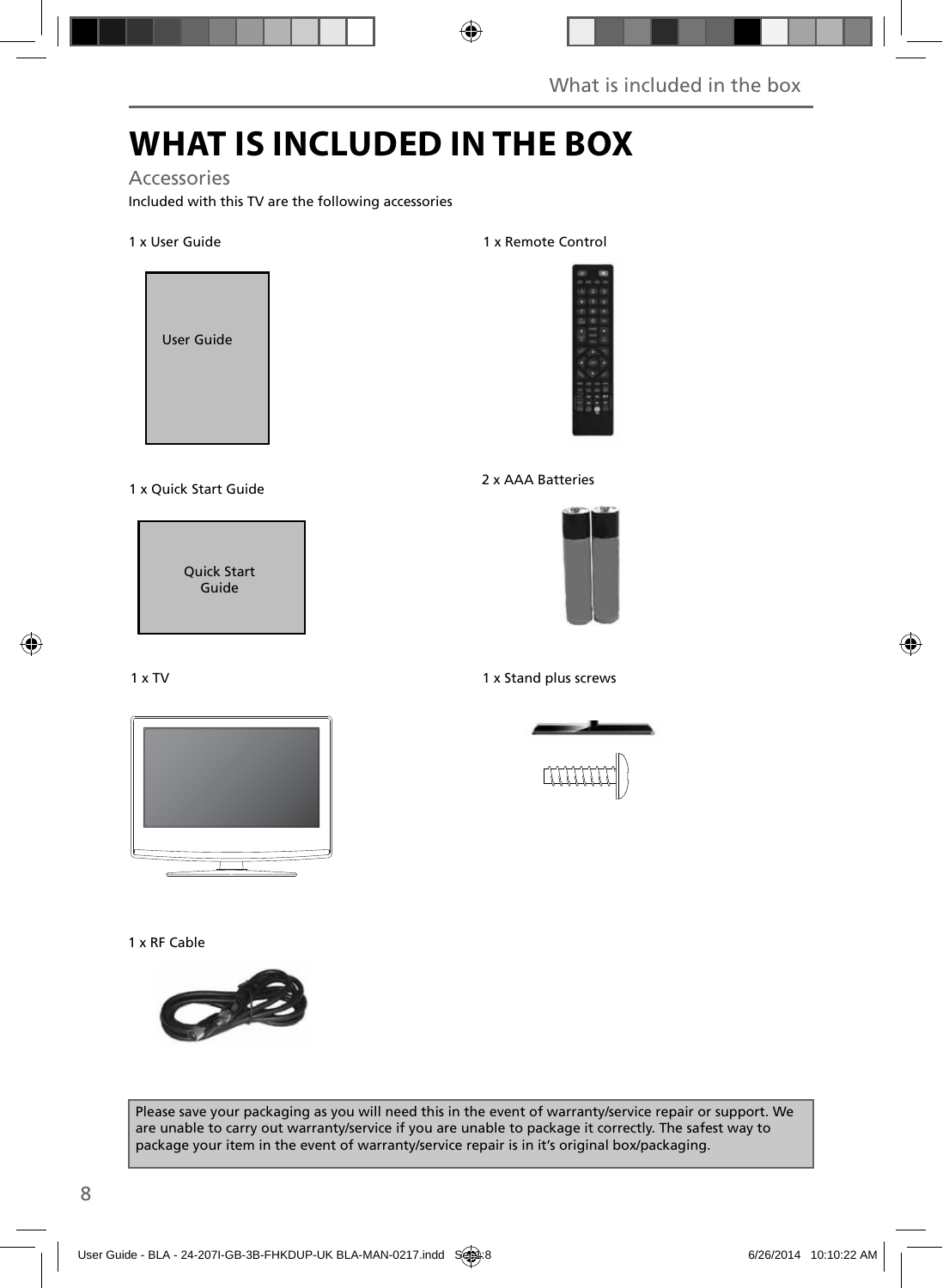# **ATTACHING THE STAND**

### Attaching the stand

To complete the stand installation you will require a cross head screw driver

Screws that are included.

$$
\textcolor{gray}{\textbf{C}\textbf{M}\textbf{M}\textbf{M}\textbf{M}\textbf{M}\textbf{M}\textbf{M}}
$$



### **3 x** M (4x12) **4 x** ST (4x12)

Used for attaching the stand neck to the TV (fig.1)

Used for attaching the stand base to the stand neck (fig.3)



(fig.1) Attach the stand neck to the rear of the TV set using the 3 x M(4x12) screws provided.





When securing the self-tapping screws into the base of the stand (on first installation) the screws will be naturally tight as they are creating a thread in the plastic of the stand neck in order to support a TV of this size.

a) Ensure the cross head screw driver tip fits correctly into the head of the screw and that it is not too big or small.

**b)** Screw in all screws individually and partially before tightening all of the screws individually and partially until they are fully inserted.

**c)** If they become very tight try loosening them slightly and then retightening them once again as this will continue the process of creating the thread for the screws.

(fig.3) Secure the base to the neck by using the 4 x ST (4x12) screws provided.

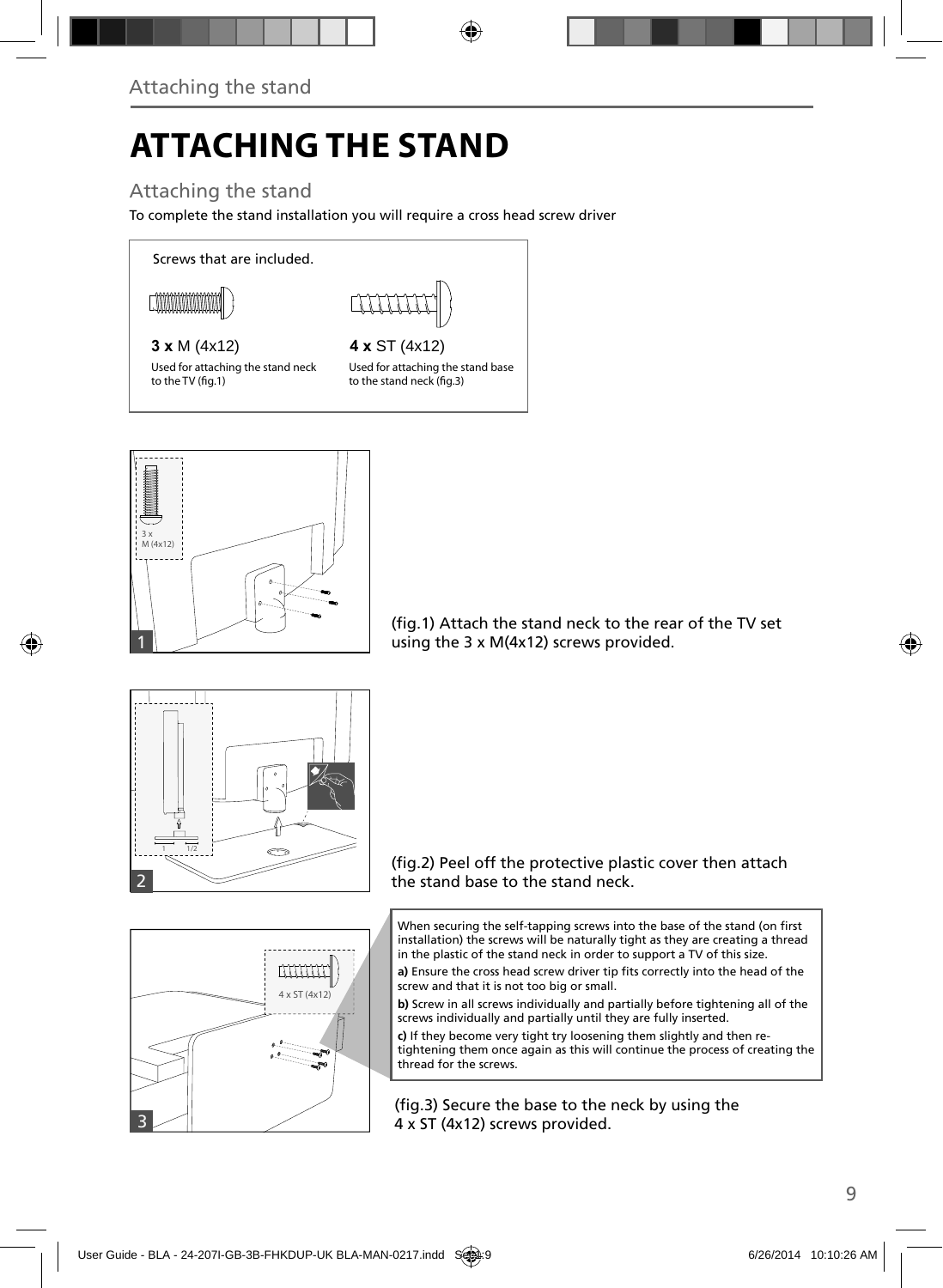### **DETACHING THE STAND**

### Detaching the stand

Remove the screws highlighted then remove the stand base and neck from the rear of the TV set.



### Securing the TV to a Wall

For maximum security in the home when using a TV with its stand anti-tip straps should be fitted. These are available from supermarket websites and other websites and are an easy, inexpensive and effective way of ensuring your TV stays safely upright. Straps are designed to be attached to the rear of the TV and then tethered to the wall of the furniture the TV is stood on, if wood. (The 2 images should appear underneath this text).

Note - Please ensure that children do not climb on the TV set.

**A)** Using one or both of the top wall-mounting holes and screws (the screws are already supplied in the wall mounting holes) fasten one end of the fastening cord/s to the TV.



**B)** Secure the other end of the fastening cord/s to your wall. (you will need screws/fixings suitable for your wall type - available separately from most DIY stores).



The Royal Society for the Prevention of Accidents is urging people to take care with flat-screen televisions.

RoSPA stated in 2010 that "Toddlers are particularly at risk of pulling flat-screen televisions on to themselves. They are unsteady on their feet and are attracted by colourful television images."

The risk is increased as televisions become lighter.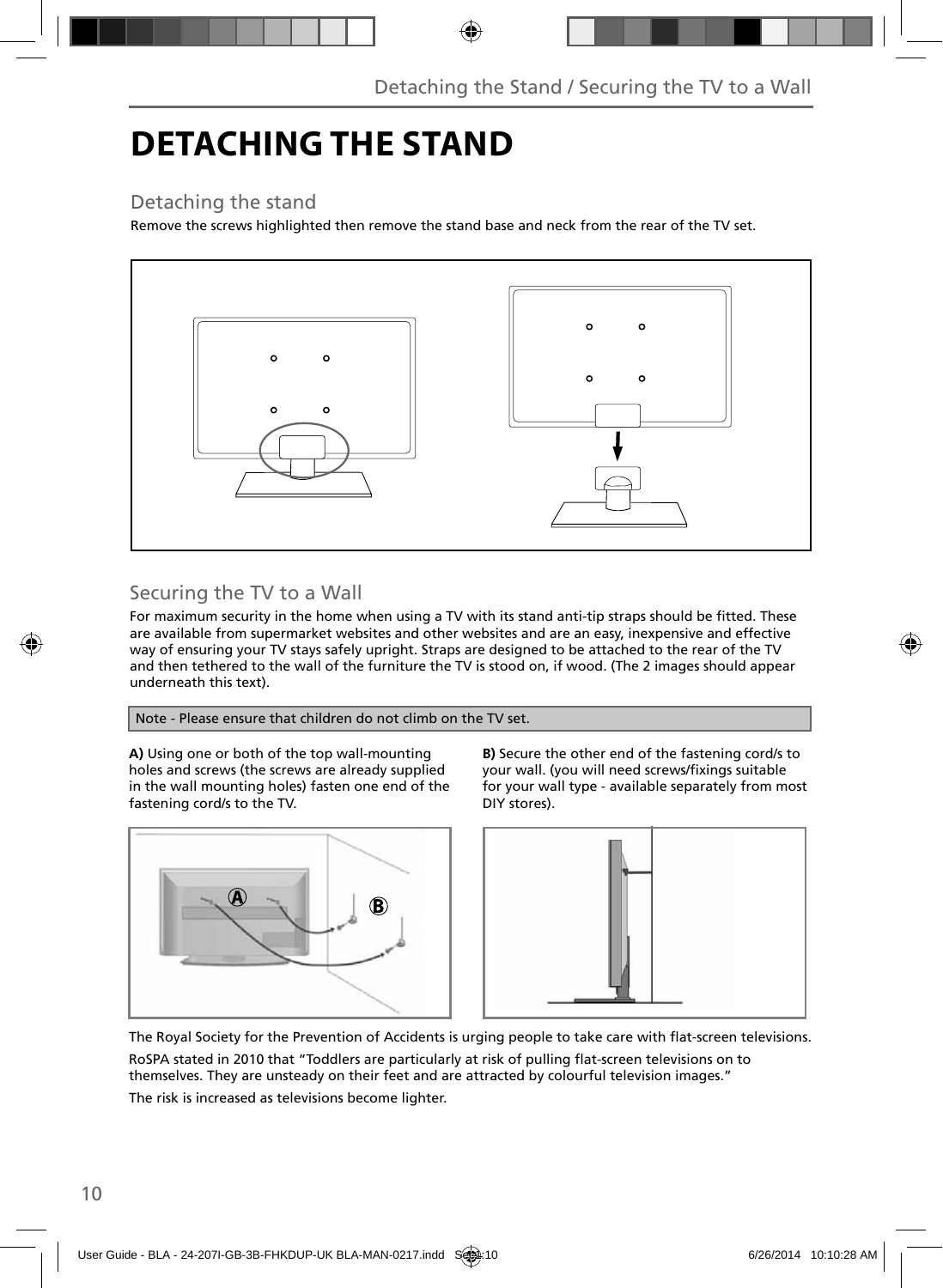### **WALL MOUNTING**

### Wall mounting the TV

IMPORTANT - Before drilling any holes in the wall ensure you are not drilling where there could be any electric wires, water or gas pipes.



1) Remove the four screws highlighted that are supplied in the wall mounting holes.

2) The wall mount can now be easily attached to the mounting holes on the rear of the TV.

For optimum viewing, if wall mounting the TV higher than eye level, the TV should be tilted downwards so that the TV's screen is 'face on'. See fig 1 and 2.

For VESA wall mounting information please refer to the Technical Specification page.

Important – If wall mounting this TV, only use the screws already provided in the wall mounting holes. Using other screws which are longer could cause irreparable damage to internal parts.

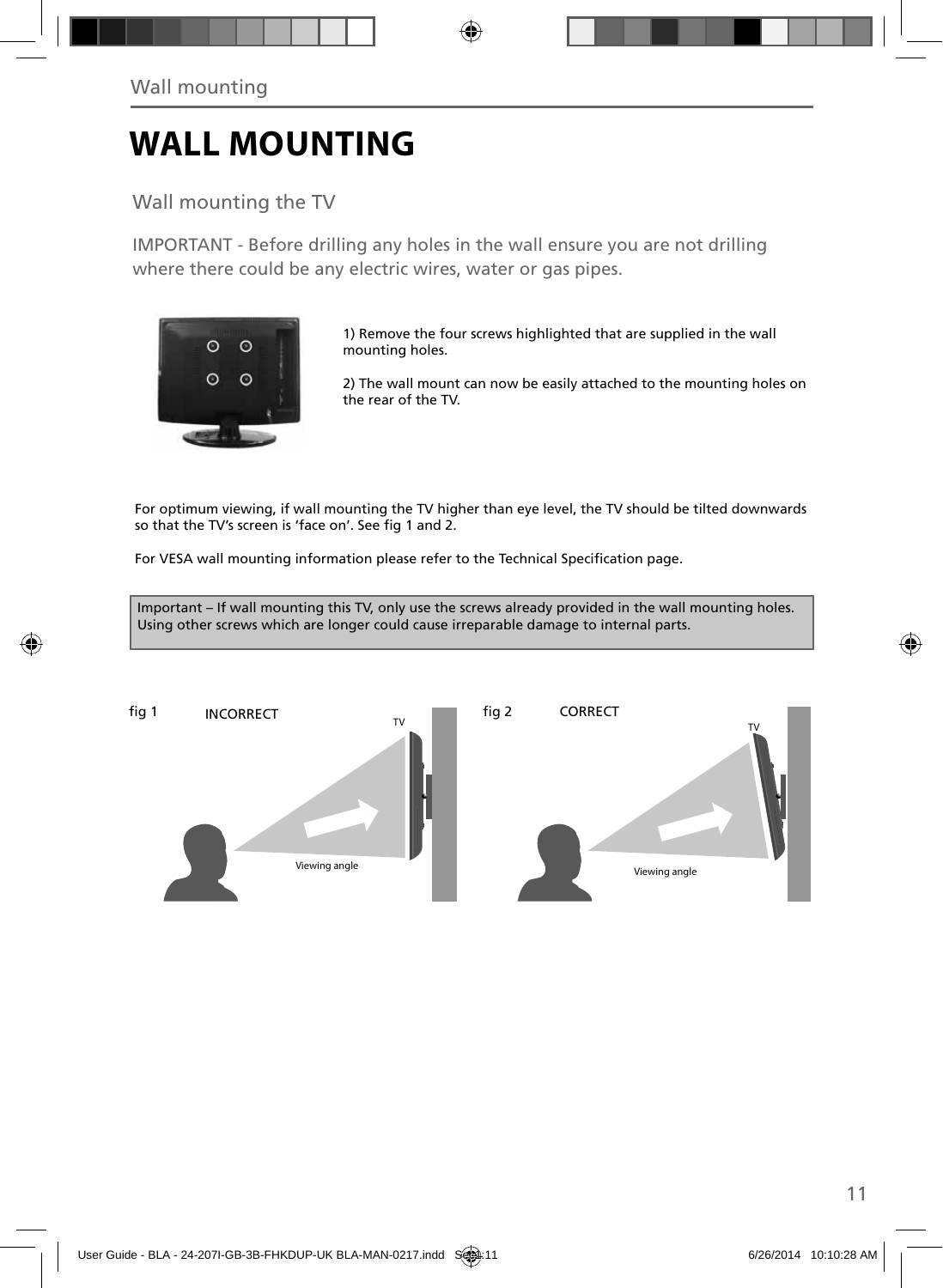## **TV BUTTONS & SOURCE MENU**



- 2 Play/Pause Disc
- Volume up and menu right 3
- Volume down and menu left 4
- 5 Programme/Channel up and menu up
- Programme/Channel down and menu down 6
- Displays Menu/OSD 7
- 8) Displays the input source menu
- 9 Standby Power On/Off

### Choosing Mode Input/Source

To switch between the different input/ connections.

A) Using the buttons on the remote control:

1) Press [SOURCE] - The source menu will appear. 2) Press  $[V]$  or  $[$   $\wedge$   $]$  to select the input you require. 3) Press [OK].

B) Using the buttons on the Television:

1) Press [SOURCE]. 2) Scroll up / down using CH+/ CH- buttons to the input/source you require. 3) Press Vol+ to change input/source to the one selected.



Example of Source menu depending on the TV model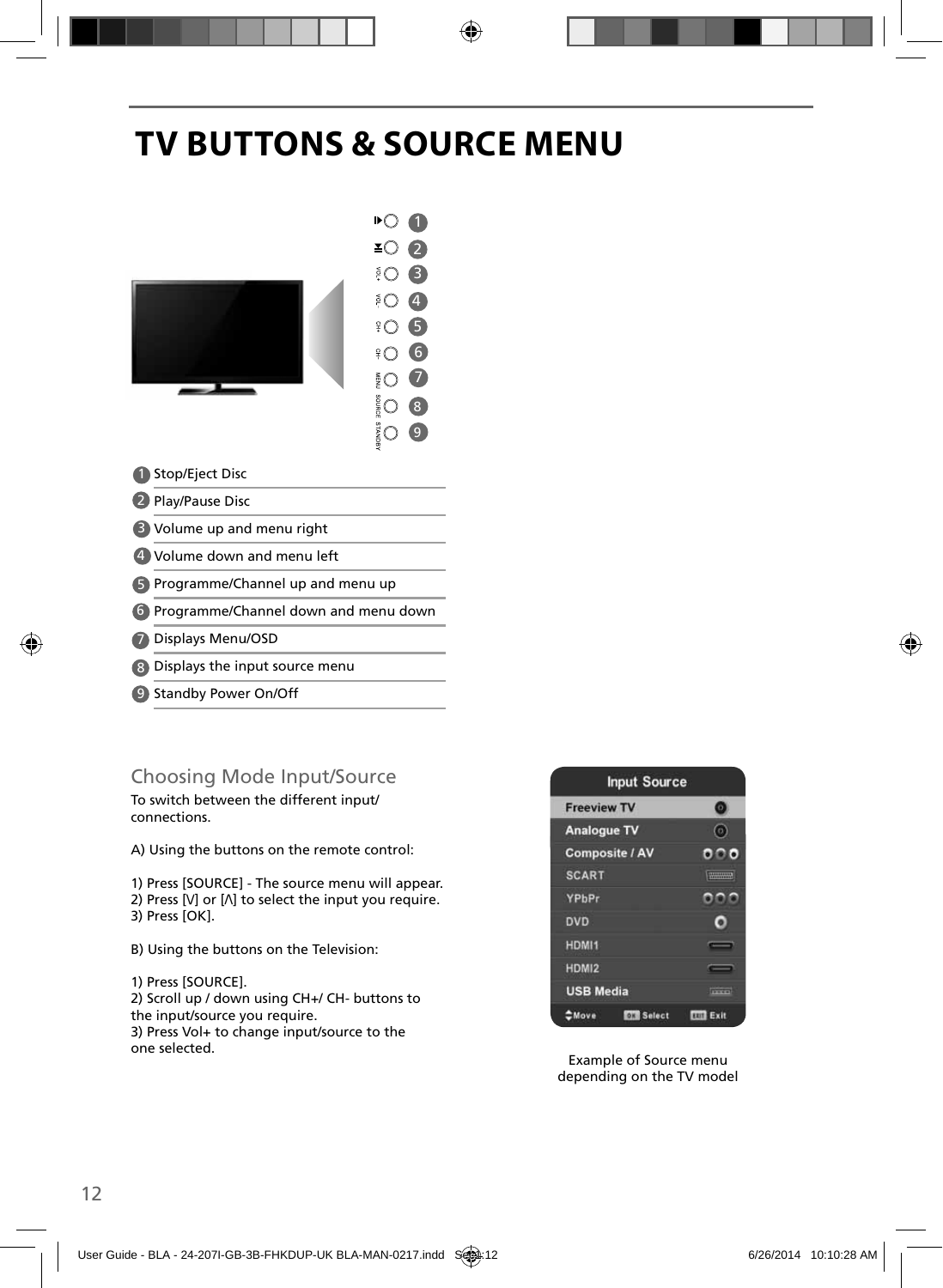# **REMOTE CONTROL**

|                | STANDBY - Switch on TV when in standby or vice versa                                                                 |  |
|----------------|----------------------------------------------------------------------------------------------------------------------|--|
|                | MUTE - Mute the sound or vice versa                                                                                  |  |
|                | DTV - Switch to Freeview source<br>RADIO - Switch to radio whilst in Freeview source                                 |  |
|                | USB - Switch to USB source                                                                                           |  |
|                | @ DVD - Switch to DVD source                                                                                         |  |
|                |                                                                                                                      |  |
| $\overline{2}$ | NUMBER BUTTONS - 0 - 9 to select a TV channel directly.                                                              |  |
|                | TV GUIDE - Opens the 7 Day TV Guide (Freeview mode)                                                                  |  |
|                | $\mathbb{C}$ - To return to the previous channel viewed                                                              |  |
|                | VOL (+/-) - To increase / decrease the sound level                                                                   |  |
| 3)             | P.MODE - Scrolls through picture mode options                                                                        |  |
|                | S.MODE - Scrolls through sound mode options                                                                          |  |
|                | FAV - To display favourites menu                                                                                     |  |
|                | CH (+/-) - To increase or decrease the channel being watched                                                         |  |
|                | MENU - To display OSD menu                                                                                           |  |
|                | EXIT - To exit all menus                                                                                             |  |
|                | (A/V/4/M/OK) - Allows you to navigate the on-screen menus                                                            |  |
|                | and adjust the system settings to your preference                                                                    |  |
|                | SOURCE - To display the input/source menu<br>INFO - Press once for now/next channel information                      |  |
|                | Press twice for programme information about current                                                                  |  |
|                | programme                                                                                                            |  |
|                |                                                                                                                      |  |
|                | ASPECT - To switch the screen between the different picture                                                          |  |
| $\ket{4}$      | formats                                                                                                              |  |
|                | SLEEP - Press repeatedly to cycle through the sleep options                                                          |  |
|                | AUDIO - To change the audio language (if available)<br>SUBTITLE - To switch the dialogue at the bottom of the screen |  |
|                | (on/off)                                                                                                             |  |
|                | TEXT - To enter/exit Teletext (Analogue TV)                                                                          |  |
|                | TEXT HOLD - Teletext mode - Hold current page which is                                                               |  |
|                | displayed (Analogue TV)                                                                                              |  |
|                | DISPLAY - To switch off the screen when listening to radio                                                           |  |
|                | TEXT/DVD ZOOM - Zoom function for Teletext and DVD                                                                   |  |
|                | O DVD MENU/RECORD - Access the DVD root menu and USB<br>record function                                              |  |
|                | - To restart the current chapter                                                                                     |  |
|                | ⋒                                                                                                                    |  |
|                | - To advance forward to the next chapter<br>$\circledast$                                                            |  |
|                | $\mathbf{C}$ - To stop the playback/Eject Disc                                                                       |  |
| య⊚⊡            | (To EJECT the disc press/hold the ■▲ button for 4 seconds)                                                           |  |
|                | n - To play in fast rewind mode                                                                                      |  |
|                | - To play in fast forward mode                                                                                       |  |
|                | - To play/pause                                                                                                      |  |
|                | DVD SETUP/REC LIST - Opens up DVD Menu or Opens the list                                                             |  |
|                | of what has been previously recorded                                                                                 |  |
|                | □ ⊙ iD GOTO - To go to a specific chapter                                                                            |  |
|                | A-B - Press once to set point, press a second time to return                                                         |  |
|                | to point                                                                                                             |  |
|                | O ANGLE - Select different angle of DVD                                                                              |  |
|                | □ ⑦ A REPEAT - To repeat playback                                                                                    |  |
|                |                                                                                                                      |  |
|                |                                                                                                                      |  |
| (രീ            | For Models with Integrated DVD players                                                                               |  |

For Models with PVR Function For Models with USB Playback

 $\mathbb{D}$  $\Box$ 



13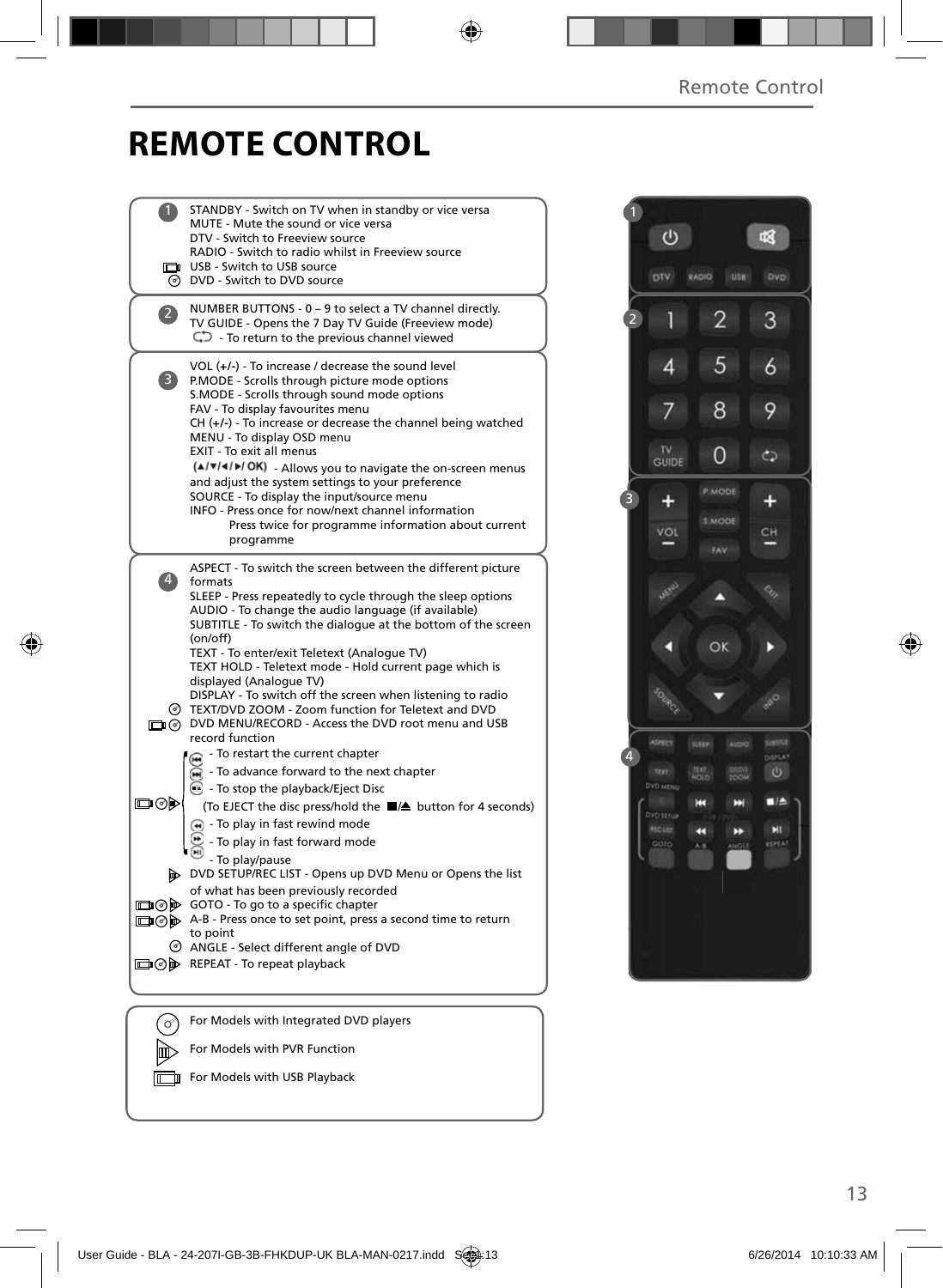# **CONNECTIONS**



| <b>YEWWHEN</b><br><b>SCART</b> | HDM <sub>1</sub> | $\circledcirc$<br><b>VIDEO</b> | $\circledcirc$<br>$\mathsf{R}$ | $\circledcirc$ | $\circledcirc$<br>$\checkmark$ | $\circledcirc$<br>Pb | $\circledcirc$<br>Pr. | ⊚<br>FU- IN |  |
|--------------------------------|------------------|--------------------------------|--------------------------------|----------------|--------------------------------|----------------------|-----------------------|-------------|--|
| Æ                              | В                |                                |                                |                |                                |                      |                       |             |  |

| USB | HDM 2 | <b>Inc</b><br><b>CICARDIN</b> | ø<br>ค<br><b>EARPHONE</b> |  |
|-----|-------|-------------------------------|---------------------------|--|
|     |       |                               |                           |  |

| <b>SCART</b>      | <b>SCART</b> input                                              |
|-------------------|-----------------------------------------------------------------|
| HDMI <sub>1</sub> | <b>HDMI</b> input                                               |
| Video             | Component / Video input                                         |
| R/L               | R/L Audio shared for<br>Video/Composite and<br>component/ YPbPr |
| YPbPr             | HD input (Ypbpr)                                                |
| <b>RFIN</b>       | RF / TV Aerial Input                                            |
| <b>USB</b>        | USB port                                                        |
| HDMI <sub>2</sub> | <b>HDMI</b> input                                               |
| CI CARD IN        | Common Interface module                                         |
| <b>EARPHONE</b>   | Earphone socket                                                 |
|                   |                                                                 |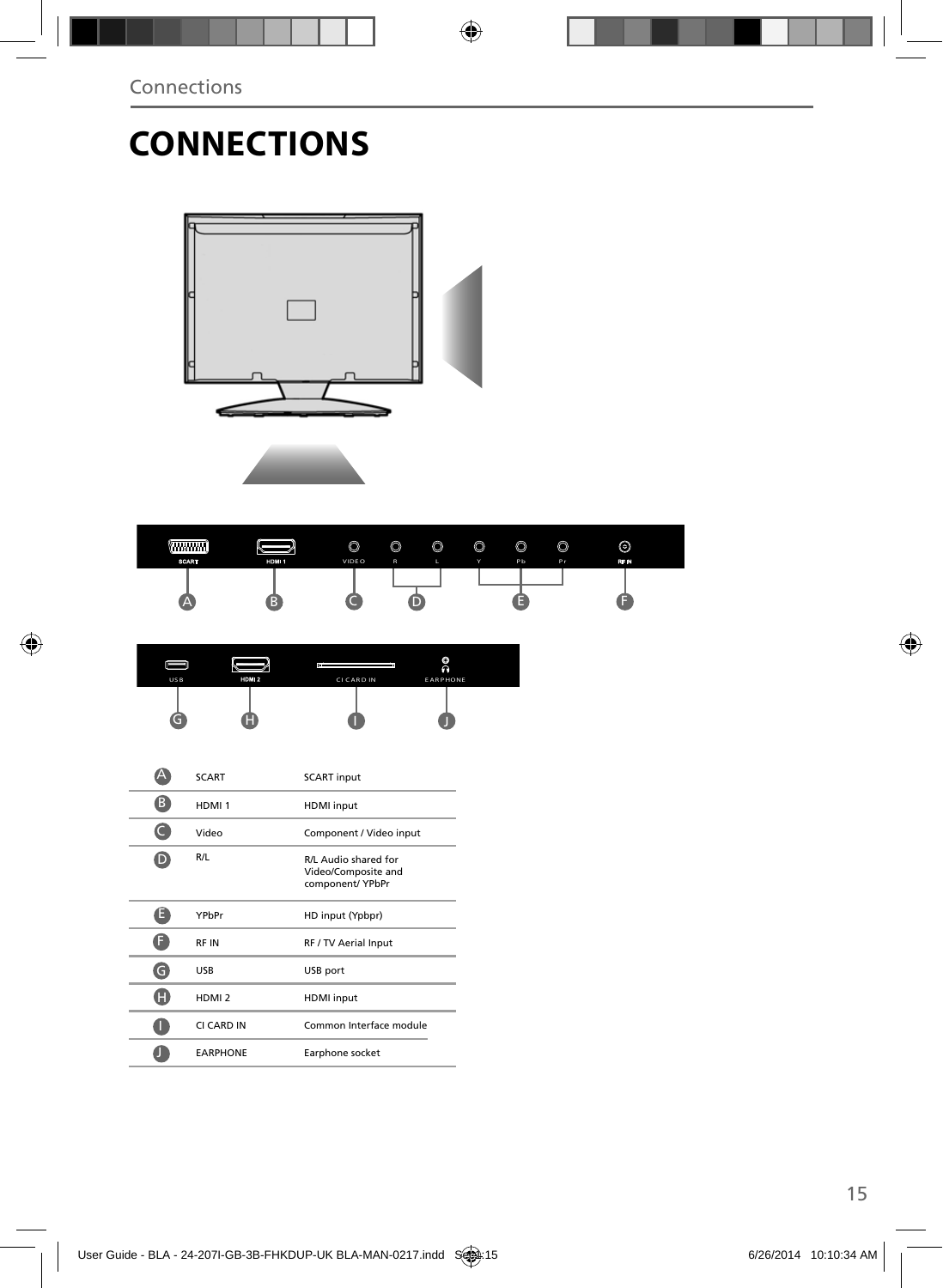# **CONNECTIONS**

Note: Connecting cables are shown for example only and may not be included. Please check 'What Is Included In The Box' page.

#### Connecting to a device with Composite AV/Video output

TV Source should be set to Video



### Connecting to a device with SCART output

#### TV Source should be set to SCART



### Connecting to a device with HDMI output

A HDMI cable can output both video and audio and enables you to enjoy digital-quality video and audio with minimal loss of quality.

TV Source should be set to the corresponding HDMI port (HDMI 1, HDMI 2 etc)



Note: This model TV can not be used as a PC/laptop monitor via the HDMI input. The HDMI Input is provided to view digital content with compatible external devices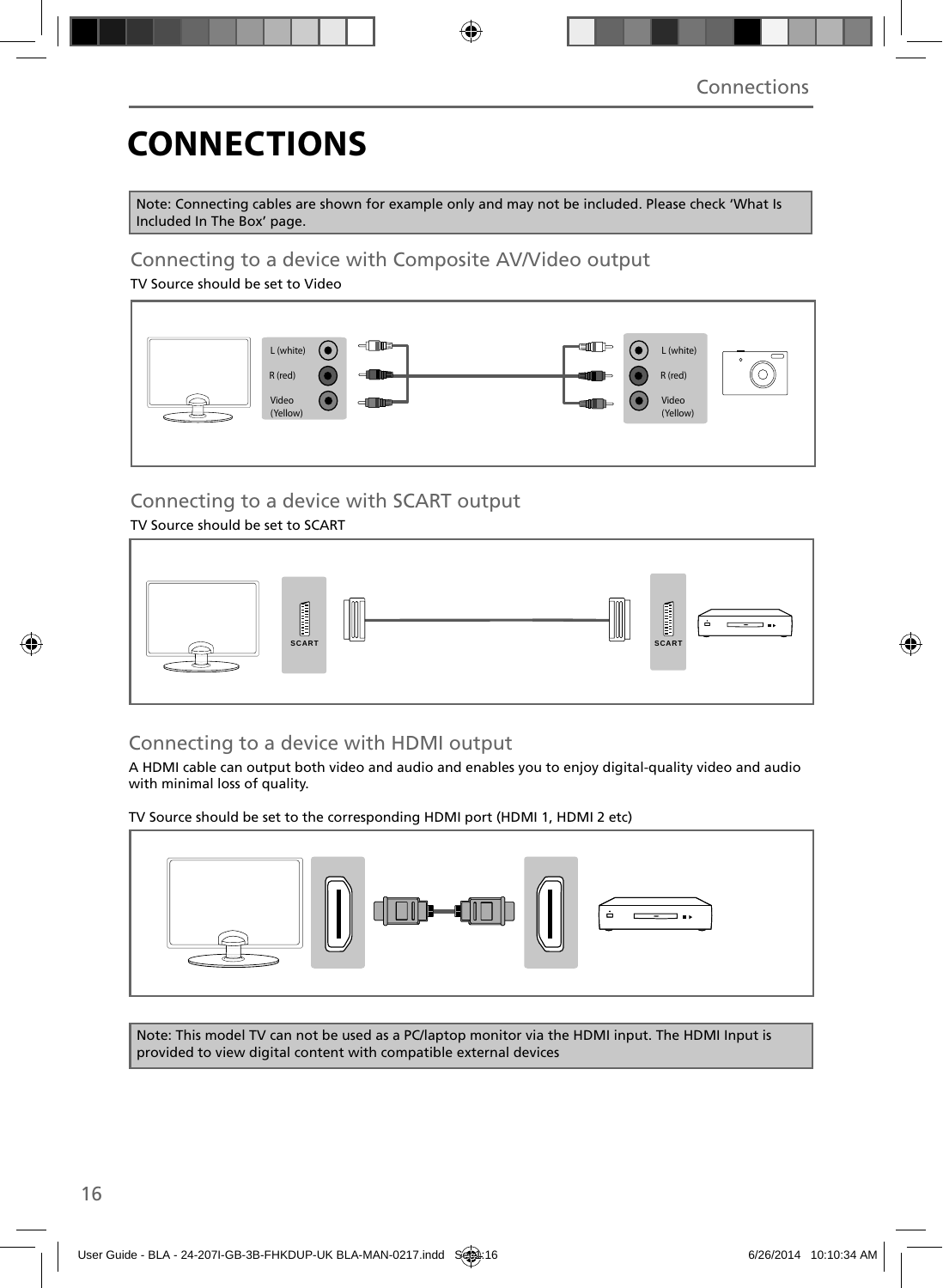# **CONNECTIONS**

### Connecting to a device with Component/YPbPr output

If you are supplied with a cable from the device which has RED, GREEN, BLUE, RED & WHITE connectors you must connect via Component (for picture) and by phono cable (for sound).

TV Source should be set to Component.



Connecting to an external audio device (Amplifiers, Surround Sound, Sound Bars etc)

When connecting via the TV's 3.5mm Earphone output, this will disable the TV speakers.

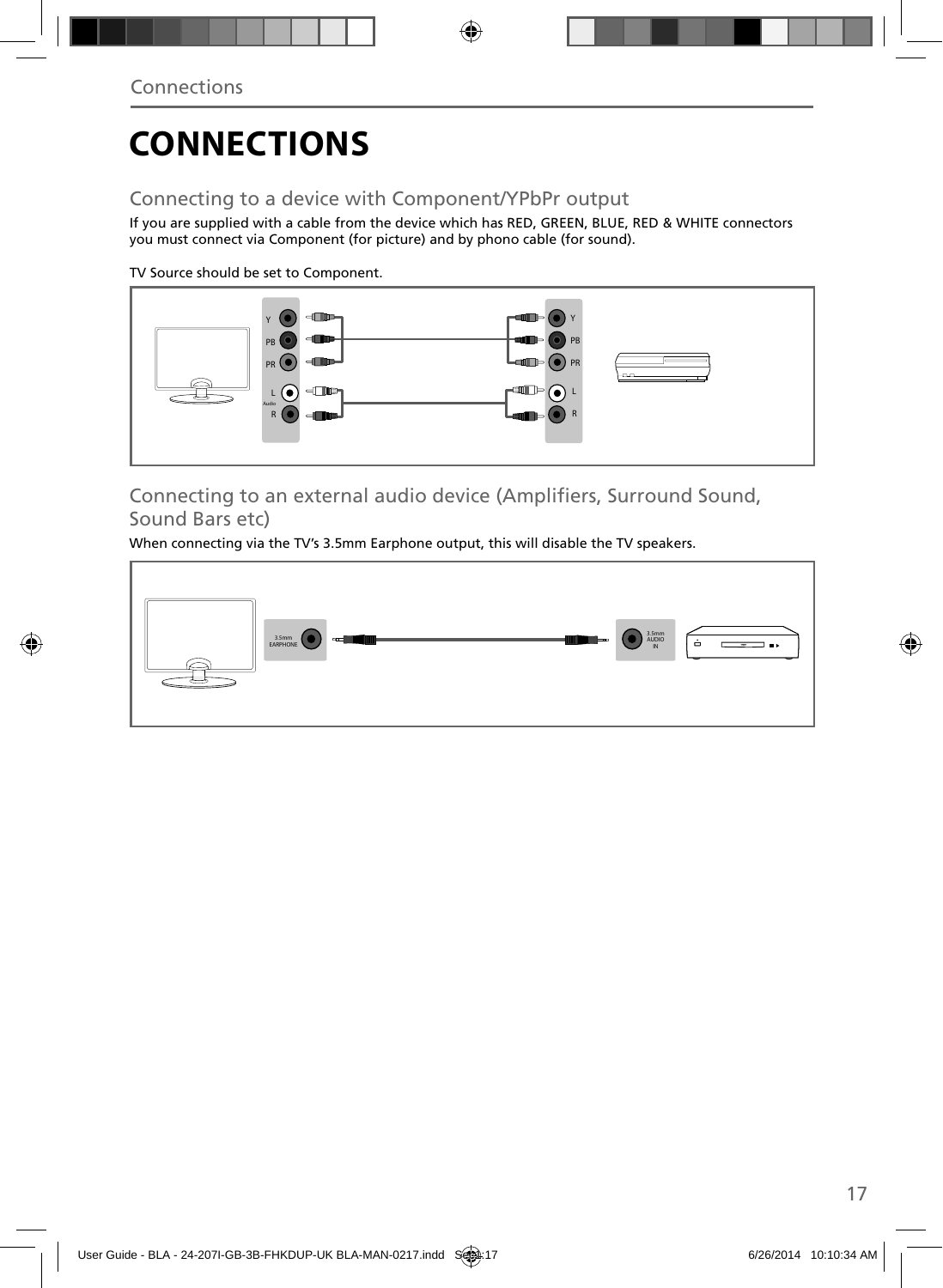### **CHANNEL MENU**





To access this menu, press [MENU] button on the remote control. To enter a menu press [OK]

If you wish to make changes to any of the default settings, use the scroll  $\blacktriangle \blacktriangledown \blacktriangleright \blacktriangleleft$  buttons. To confirm any settings press [OK] button. To exit this menu at anytime, press [EXIT] button.

Auto Tuning - Allows you to retune the television for all digital channels, digital radio stations and

#### analogue channels

Analogue Manual Tuning - Allows you to manually tune your analogue signal

Freeview Manual Tuning - Allows you to manually tune your digital signal

Channel Edit - Allows you to delete, move, skip and add favourite channels

| <b>Channel Edit</b>                   |              |
|---------------------------------------|--------------|
| 1 BBC1                                | onv          |
| 2 BBC2                                | otv          |
| 3<br>IV1                              | otv          |
| Channel 4<br>4                        | otv          |
| 5<br>five                             | otv          |
| BBC <sub>3</sub><br>6                 | <b>DIV</b>   |
| 7 BBC4                                | onv          |
| ITV2<br>8                             | onv          |
| SKY1<br>g                             | onv          |
| <b>10 SKY2</b>                        | otv.         |
| Delete<br>۰<br>FreeTV<br>٠<br>Move    | Skip         |
| $\leftrightarrow$ Fav<br>OK<br>Select | Menu<br>Back |

Schedule List - Lists your programme reminders

Signal Information - Allows you to view signal frequency, signal quality and signal strength CI Information - Pay per view services require a "smartcard" to be inserted into the TV. If you subscribe to a pay per view service the provider will issue you with a 'CAM' and a "smartcard". The CAM can then be inserted into the COMMON INTERFACE PORT (CI Card In)

Tip: If you do not press any buttons for 30 seconds, the menu will automatically exit. You can change the length of time before the menu exits automatically - see 'Menu Duration' in the Setup Menu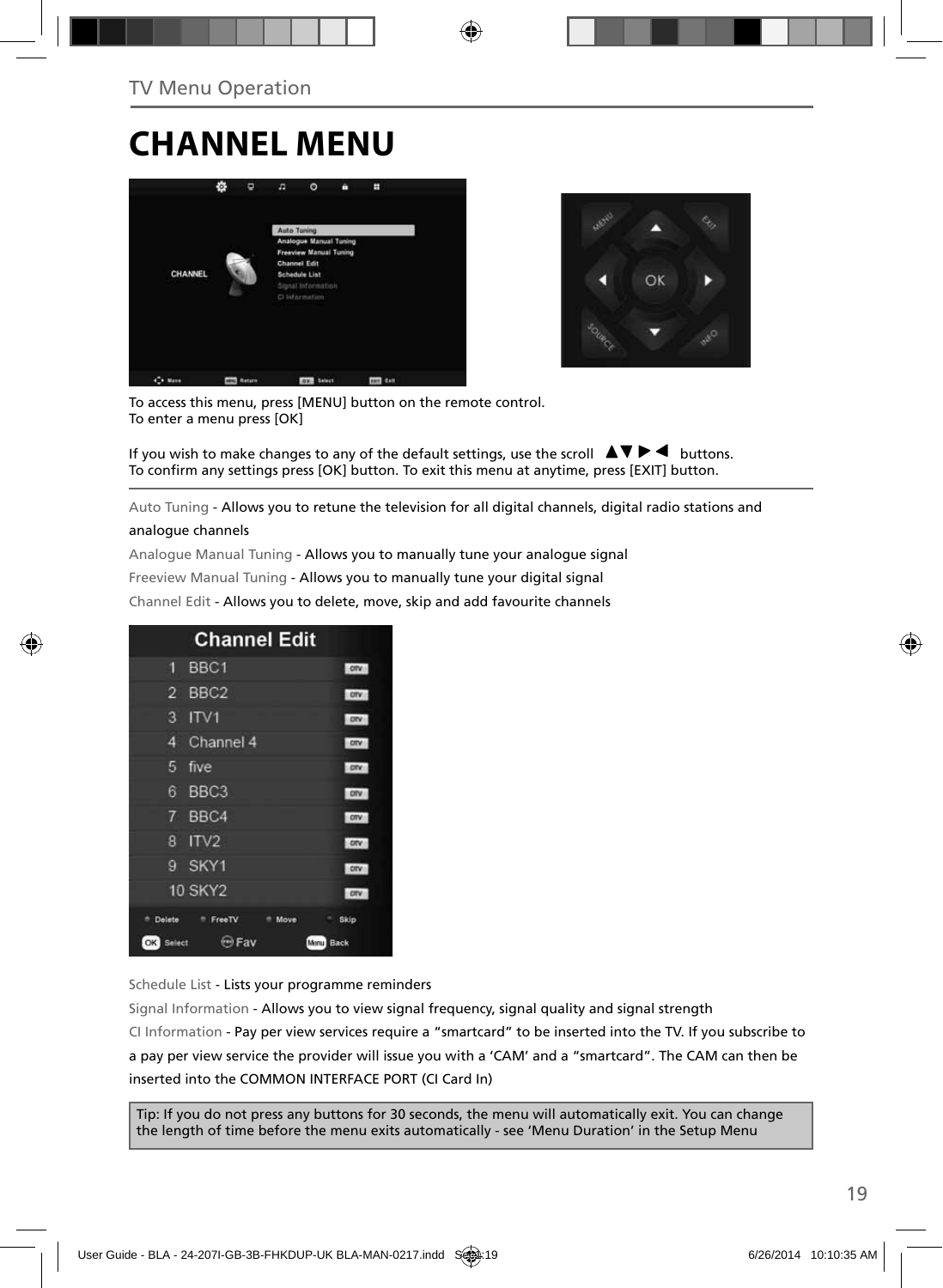### **PICTURE MENU**





To access this menu, press [MENU] button on the remote control and scroll right. To enter a menu press [OK]

If you wish to make changes to any of the default settings, use the scroll  $\Box \blacktriangledown \blacktriangleright \blacktriangleleft$  buttons. To confirm any settings press [OK] button. To exit this menu at anytime, press [EXIT] button.

|          | Figure Mode - Choose from the following presets.           |
|----------|------------------------------------------------------------|
| Dynamic  | Recommended settings for fast moving pictures              |
| Standard | <b>Standard settings</b>                                   |
| Mild     | Set to be lighter in colour and less bright                |
| Personal | Lets you manually alter all the settings                   |
| Economy  | Power saving mode which reduces the energy used by up to   |
|          | 25% (by reducing the power to the LED/LCD panel).          |
|          | In Economy mode, the TV will switch itself to Standby mode |
|          | after 3-5 hours in the event that the TV buttons or remote |
|          | control buttons are not pressed (change the picture mode   |
|          | to another setting to de-activate this function)           |
|          |                                                            |

**Picture Mode** - Choose from the following presets:

You can make the following adjustments in **Personal** mode:

Contrast - Switch the balance between black and white.

Brightness - Increase or decrease the brightness of the picture.

Colour - Increases the colour from black and white.

Tint - Lets you increase or decrease the level of tint within the picture

(only available in VGA/PC source mode).

Sharpness - Increase or decrease the sharpness of the picture.

#### **Colour Temperature** Choose from the following presets:

| Normal | Default settings                  |
|--------|-----------------------------------|
| Warm   | Increases red within the picture  |
| Cold   | Increases blue within the picture |

**Noise Reduction** - Choose from the following presets:

| $\Omega$ | Turns noise reduction off  |
|----------|----------------------------|
| Low      | Minor system adjustment    |
| Middle   | Medium system adjustments  |
| High     | Maximum system adjustments |
|          |                            |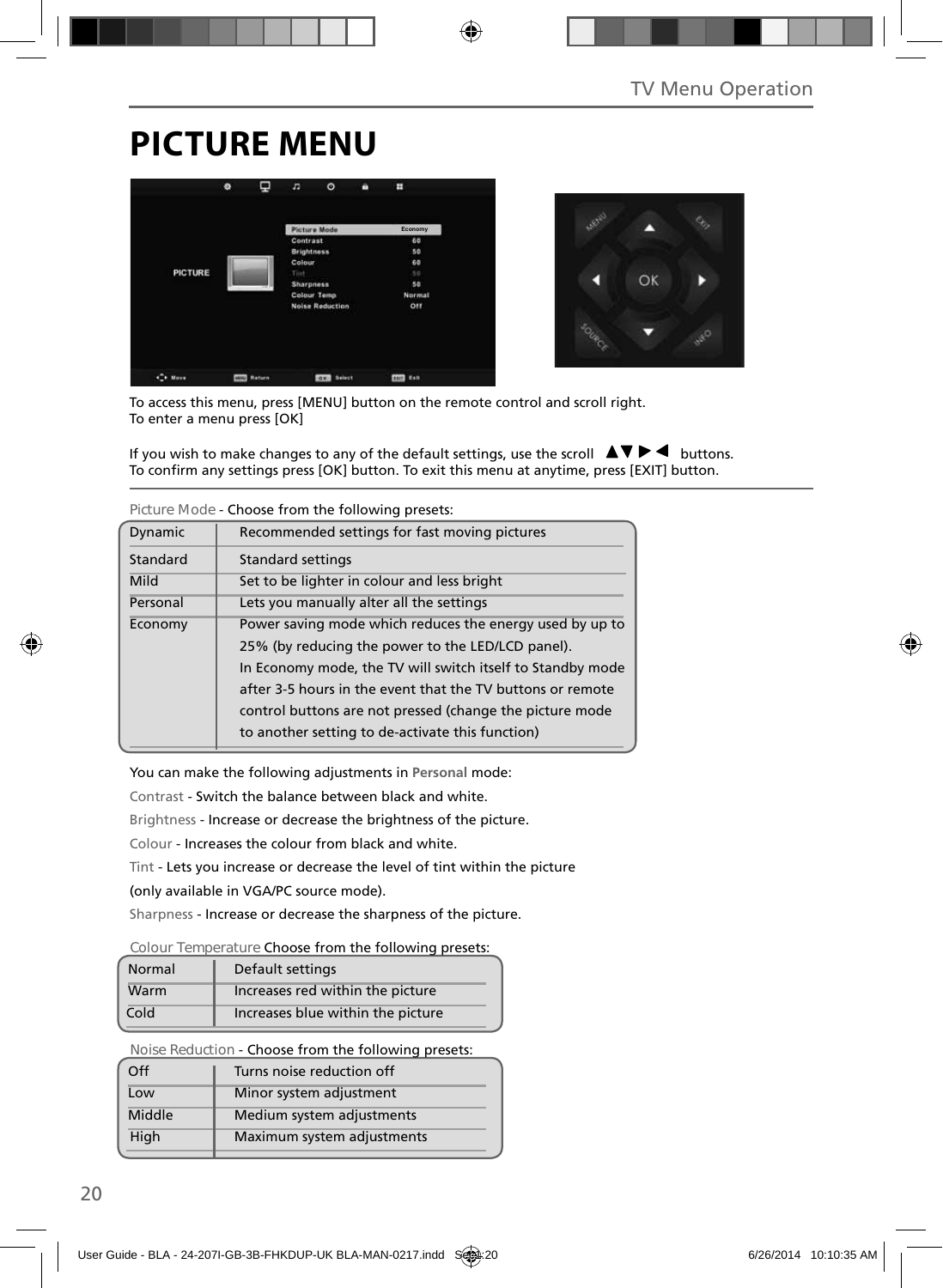# **SOUND MENU**





To access this menu, press [MENU] button on the remote control and scroll right. To enter a menu press [OK]

If you wish to make changes to any of the default settings, use the scroll  $\Box \blacktriangledown \blacktriangleright \blacktriangleleft$  buttons. To confirm any settings press [OK] button. To exit this menu at anytime, press [EXIT] button.

**Sound Mode** - Choose from the following presets

| Standard     | Default settings                        |
|--------------|-----------------------------------------|
| <b>Music</b> | Emphasises music over voices            |
| Movie        | Provides live and full sound for movies |
| Sports       | Emphasises sound for sports             |
| Personal     | Selects your personal sound settings    |

 **Tip:** Treble and bass levels can only be adjusted when the sound mode 'Personal' is selected.

Treble - To adjust the amount of high frequency within the sound

Bass - To adjust the amount of low frequency within the sound

Balance - To switch the sound between the left and right speakers

Auto Volume Level (AVL) - When 'on' is selected, the volume will attempt to stay at a constant level regardless of TV programme and advertisements

Audio Description - This allows the user to turn Audio Description on or off (Audio Description is a service available on certain programmes. It provides a description of what is happening during the selected programme for a person who is visually impaired)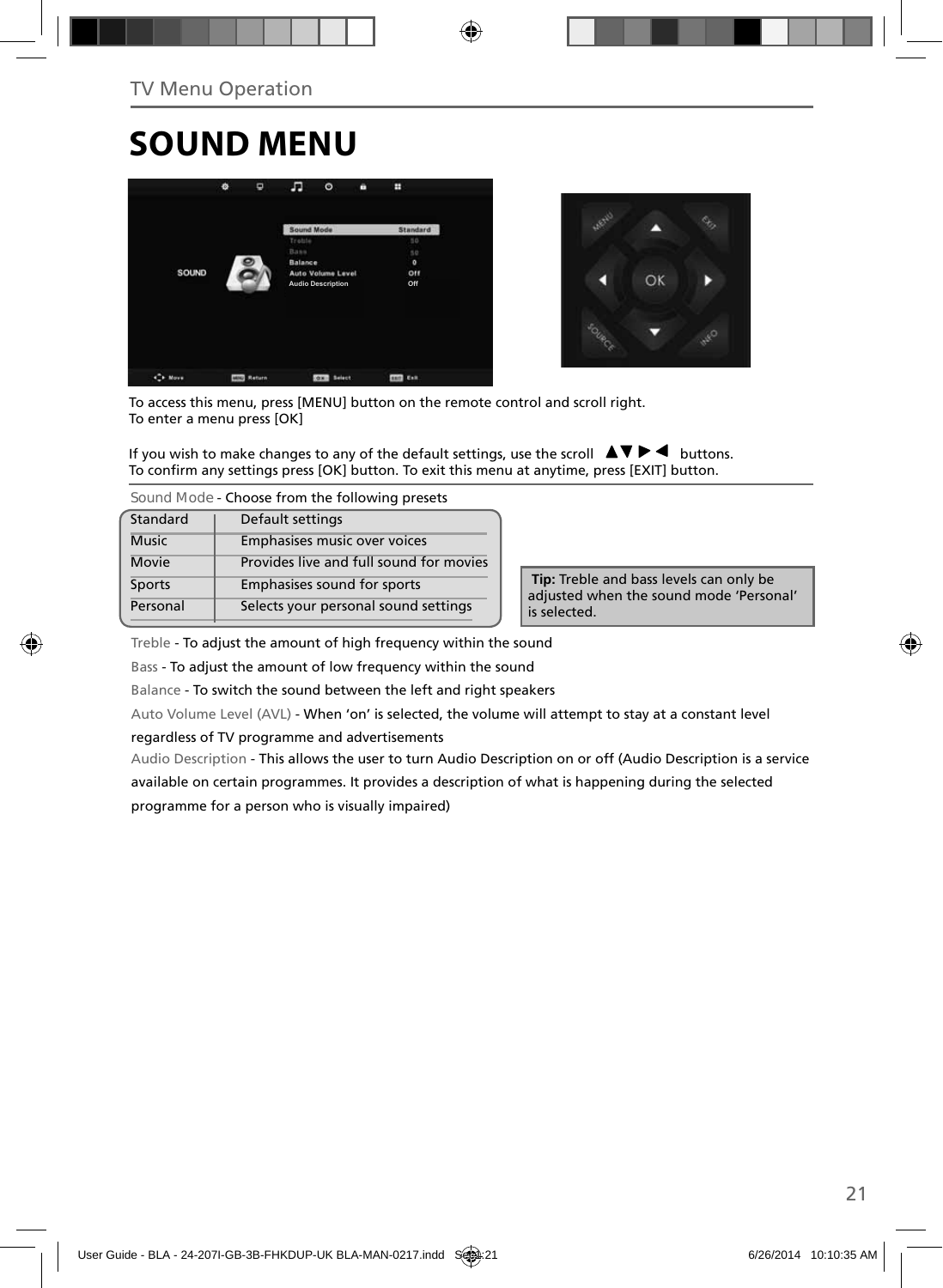## **TIME MENU**





To access this menu, press [MENU] button on the remote control and scroll right. To enter a menu press [OK]

If you wish to make changes to any of the default settings, use the scroll  $\Box \blacktriangledown \blacktriangleright \blacktriangleleft$  buttons. To confirm any settings press [OK] button. To exit this menu at anytime, press [EXIT] button.

Clock - Shows the date and time

Off Time - Allows you to set a specific time for your TV to turn off

On Time - Allows you to set a specific time for your TV to turn on, the channel it will then display, the

source it will be on and also the volume. This function can then be toggled to repeat every day or a

certain day (the TV must be in standby mode for this to be effective)

Time Zone - Change your current time zone

Sleep Timer - Lets you set the sleep timer so the television automatically switches off after a set amount of

time. Off -> 10min -> 20min -> 30min -> 60min -> 90min -> 120min -> 180min -> 240min

Auto standby - Set Auto standby between 3 hours, 4 hours and 5 hours ( to turn off this function you must exit Home Mode in the Picture Menu)

OSD Timer - Lets you adjust the amount of time the On Screen Menu stays on the screen before disappearing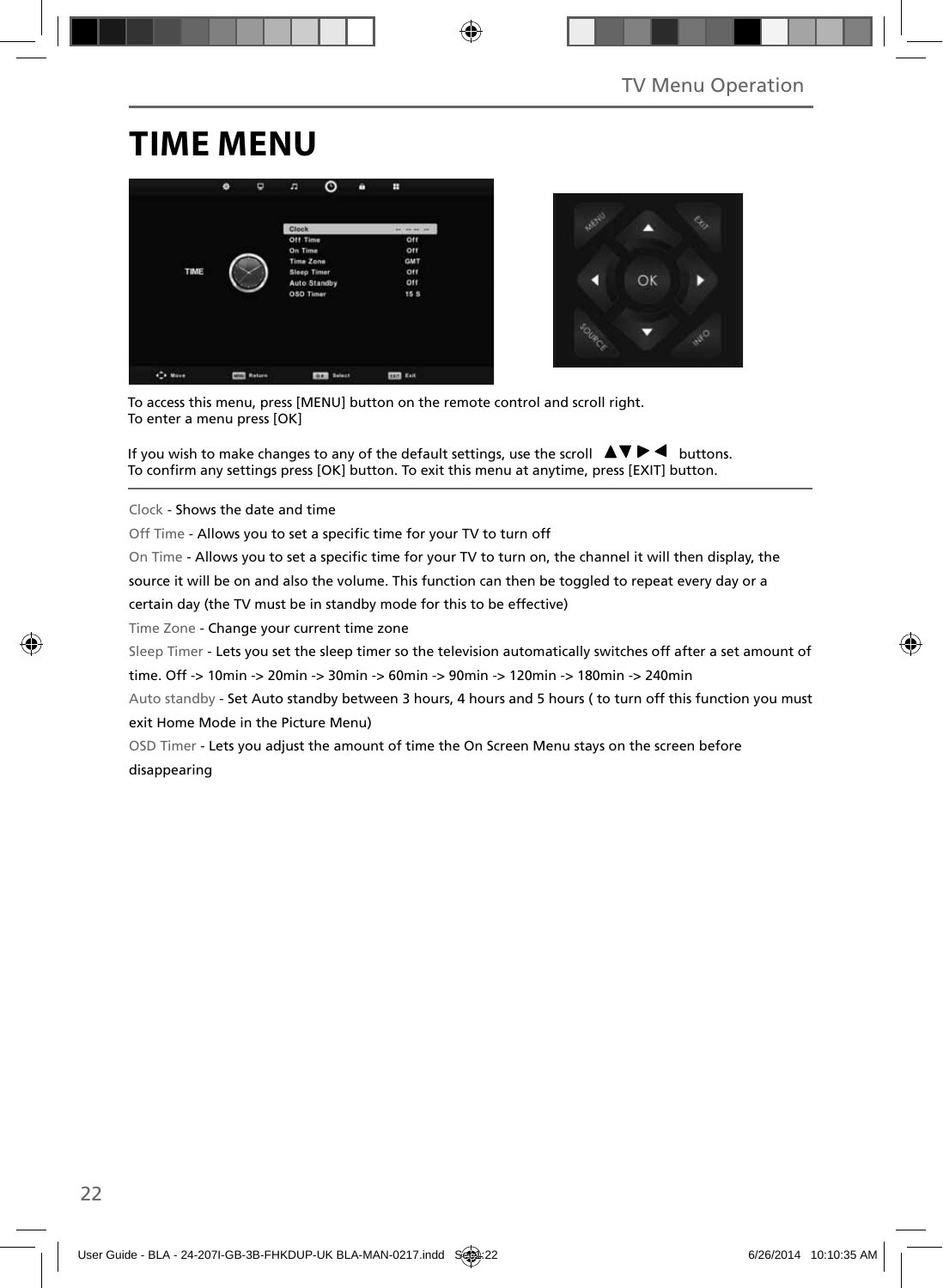### **SYSTEM/HOTEL LOCK MENU**





To access this menu, press [MENU] button on the remote control and scroll right. To enter a menu press [OK]

If you wish to make changes to any of the default settings, use the scroll  $\Box \blacktriangledown \blacktriangleright \blacktriangleleft$  buttons. To confirm any settings press [OK] button. To exit this menu at anytime, press [EXIT] button.

System/Hotel Lock - Allows you to lock or unlock the menu. You will be asked to enter a 4 digit password

Use the **◄** button to quit the password input or use the **►** button to clear. Default password is 0000.

TV Button Lock - Allows you to lock the buttons on the side of the TV set

Parental Guidance - Allows you to set the rating to block certain content based on age information

Default Source - Allows the user to set the default source. The default source is the source the TV starts on when first switched on

Default Channel - Allows the user to set a channel as the default channel on the Digital source. The

default channel is the channel the TV starts on when first switched on

Source Lock - Allows you to lock the source menu

Channel Lock - Allows you to lock certain channels manually

Max Volume - Allows you to adjust and set the maximum volume

Change Password - Allows you to change the password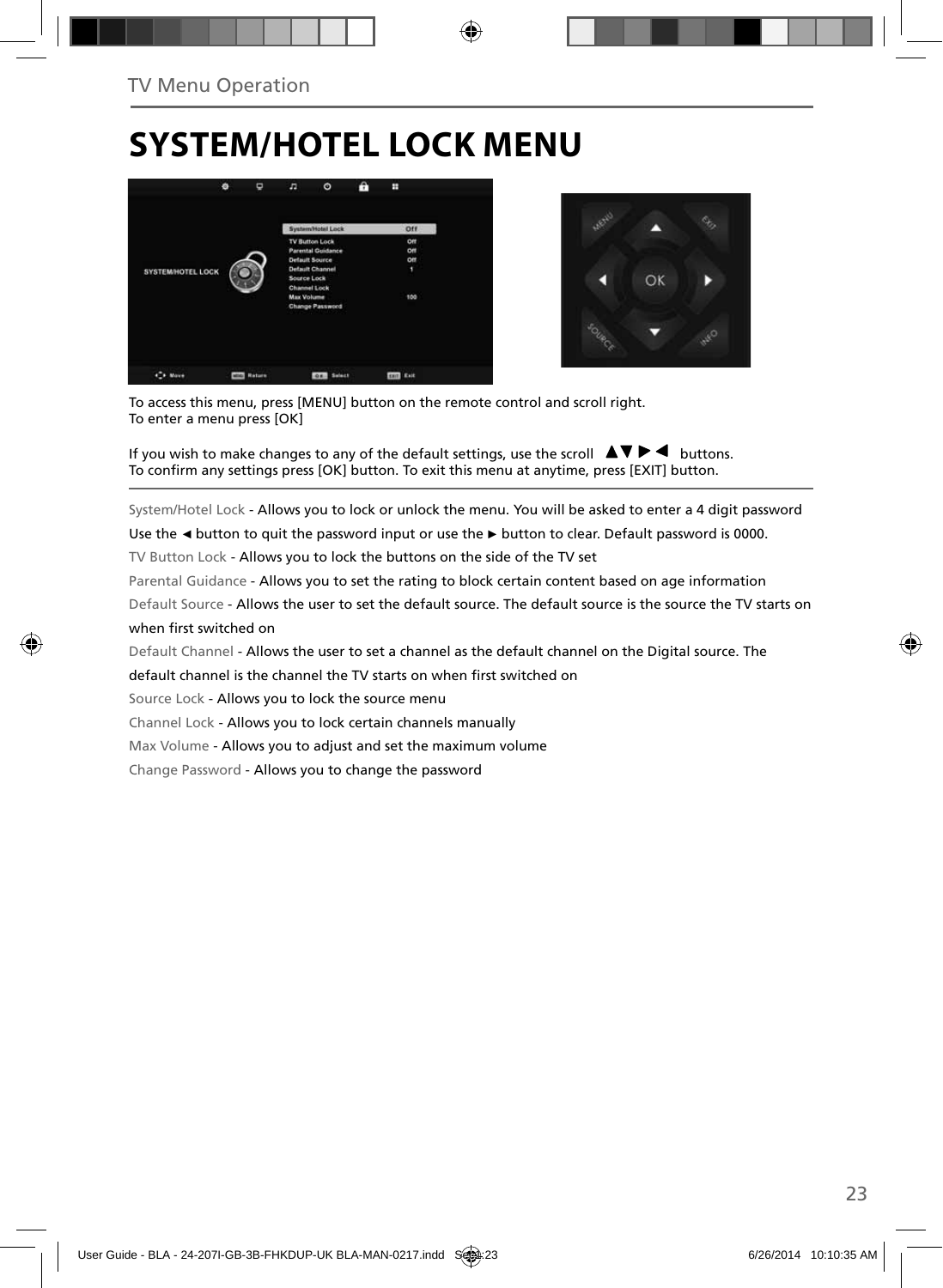## **SETUP MENU**





To access this menu, press [MENU] button on the remote control and scroll right. To enter a menu press [OK]

If you wish to make changes to any of the default settings, use the scroll  $\blacktriangle \blacktriangledown \blacktriangleright \blacktriangleleft$  buttons. To confirm any settings press [OK] button. To exit this menu at anytime, press [EXIT] button.

Language - Allows you to change the language of the menu

TT Language - Allows you to change the Teletext language

Audio Language - Shows the current audio language

Subtitle Language - Shows the current subtitle language

Hearing Impaired - This allows the user to turn on the Hearing Impaired function, this produces subtitles

on the screen which provide a description of what is happening during the selected program.

PVR File System - Allows you to view the format and performance of a USB key

Aspect Ratio - Within the UK the picture format varies depending on the channel/broadcast. There are a number of different options to best meet your needs

| Auto                                                                                                               | 4:3 |  |
|--------------------------------------------------------------------------------------------------------------------|-----|--|
| Automatically displays the best picture format. So the<br>picture is in the correct position. May have black lines |     |  |
| at the top/bottom and/or sides.                                                                                    |     |  |

Displays the 4:3 picture in its original size.

Side bars are shown to fill the 16:9 screen

Original 16:9

Stretch



Fills the screen with a regular 16:9 signal and 4:3 picture format will be stretched to fill the screen



without any change



Will display the picture from the broadcaster

The picture is the correct proportion but zoomed in to fill the screen



Displays the 14:9 picture in the correct proportion. As a result side bars are shown on the screen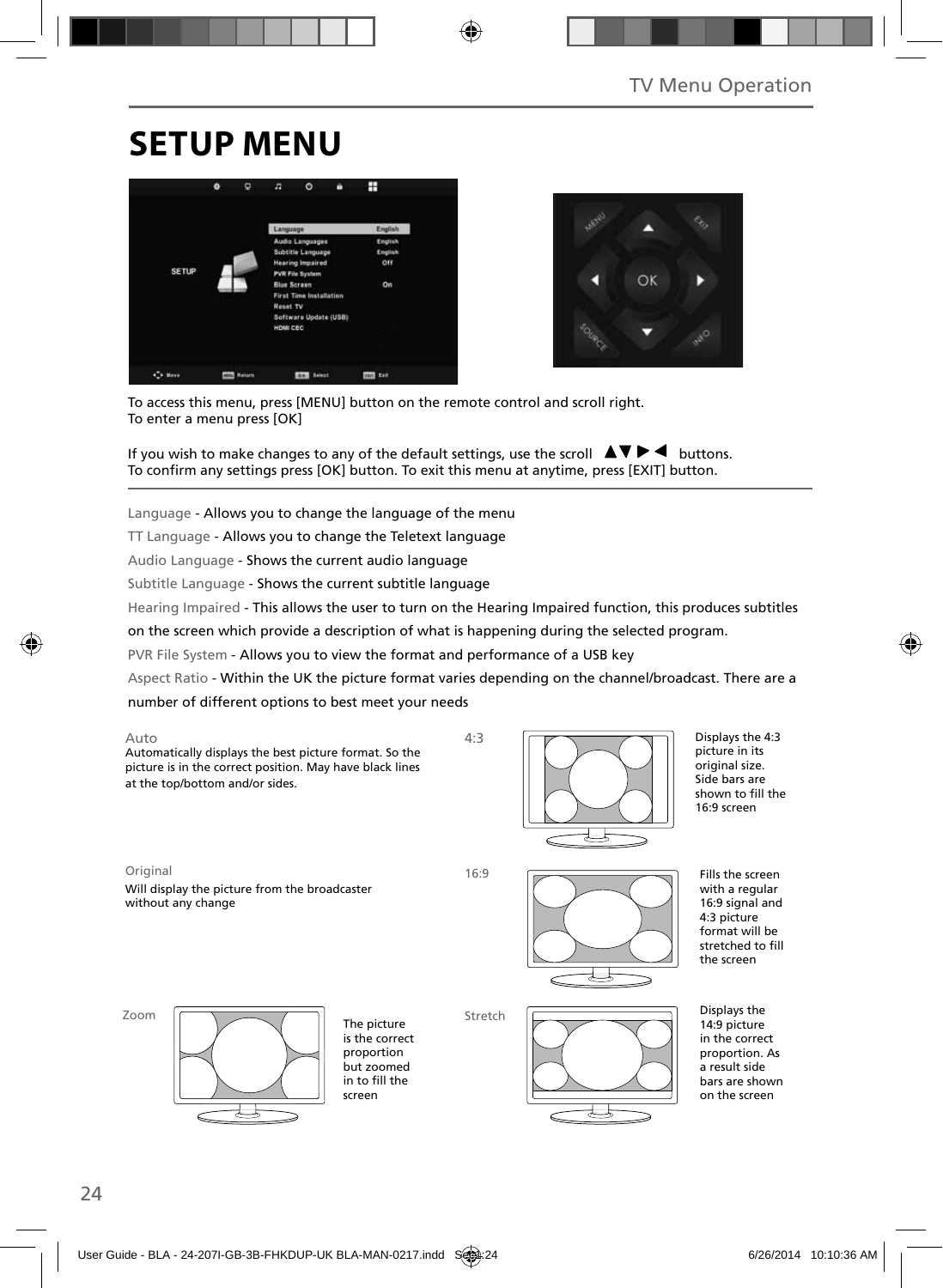### **SETUP MENU**





To access this menu, press [MENU] button on the remote control and scroll right. To enter a menu press [OK]

If you wish to make changes to any of the default settings, use the scroll  $\Box \blacktriangledown \blacktriangleright \blacktriangleleft$  buttons. To confirm any settings press [OK] button. To exit this menu at anytime, press [EXIT] button.

Blue Screen - Changes the background when there is no input between clear and a blue background (Only

#### available on some sources)

First Time Installation - Allows you to retune the television for all digital channels, digital radio stations and analogue channels

Reset TV - This resets the menus to factory settings and will erase all TV channels stored on the television Software Update (USB) - This menu lets you install the new software/firmware onto the television. Further details of how to do this will be issued with the firmware. Contact the helpline or refer to the 'product support' section of the website

HDMI CEC (Consumer Electronic Control) - Allows HDMI devices to control each other and allows the user to operate multiple devices with one remote control. (only available with compatible devices)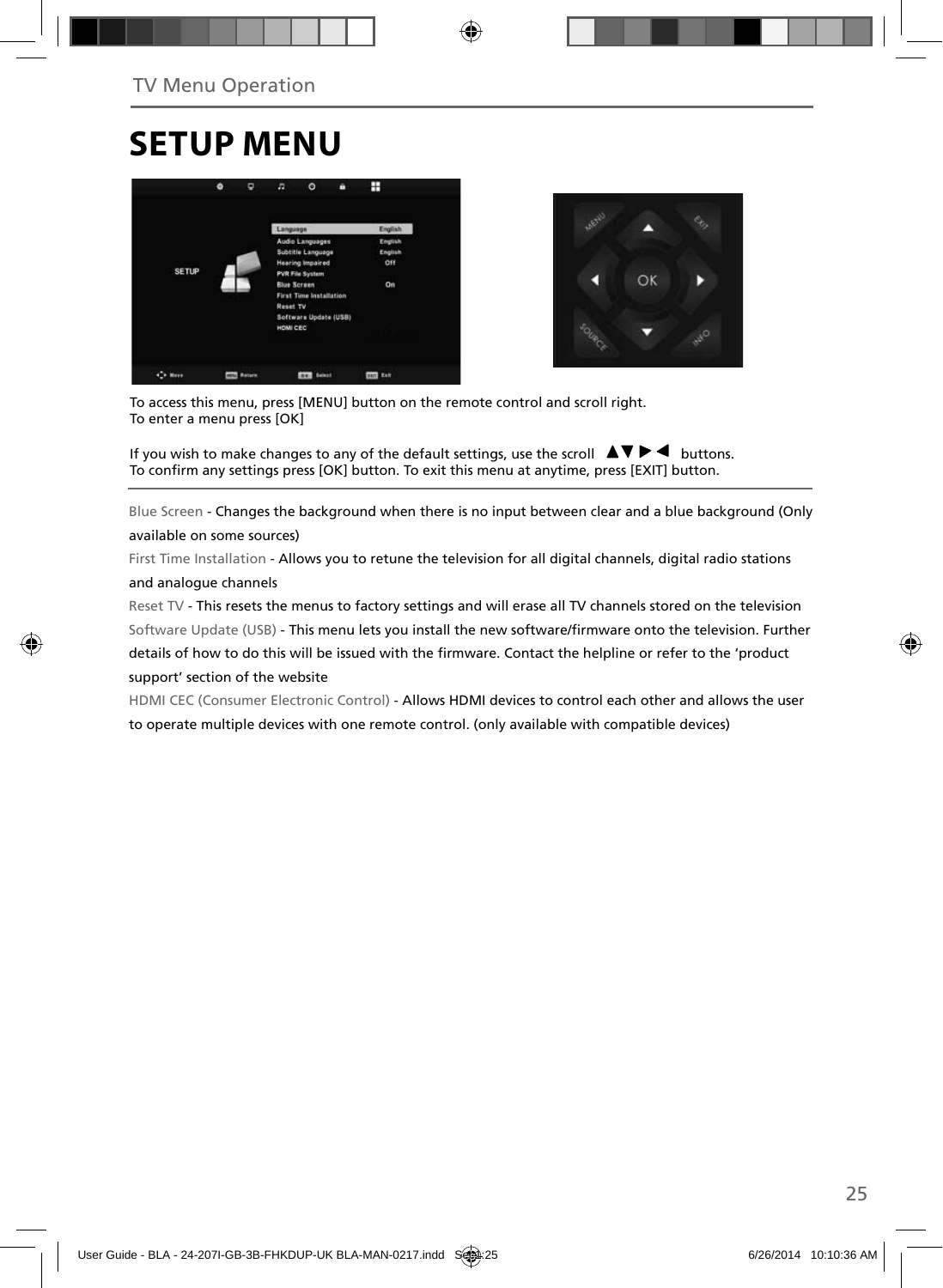### **DVD SETUP**





To enter this menu please ensure the TV is in DVD source & press [DVD SETUP]

If you wish to make changes to any of the default settings, use the scroll  $\Delta \nabla \blacktriangleright \blacktriangleleft$  buttons. To confirm any settings press [OK] button. To exit this menu at anytime, press [DVD SETUP] button.

**TV Display** - Choose from the following options

| 4:3 Pan scan   | PS Traditional picture format, often used on old film        |
|----------------|--------------------------------------------------------------|
| 4:3 Letter box | LB Traditional picture which has been adapted for widescreen |
| Wide           | 16:9 Widescreen picture format                               |

**Speaker Setup** - Choose from the following options

| LT/RT  | Converts from multi-channel sound to mono   |  |
|--------|---------------------------------------------|--|
| Stereo | Converts from multi-channel sound to stereo |  |

**Dual Mono** - Choose from the following options

| Stereo   | Outputs 2 channels of sound both left and right                  |
|----------|------------------------------------------------------------------|
| Mono L   | Outputs left side sound                                          |
| Mono R   | Outputs right side sound                                         |
| Mix Mono | Outputs a single channel of sound but mix between right and left |

**Dynamic Range** - This is the difference between the quietest and loudest sounds. This setting works only with DVD discs recorded in Dolby digital.

| Full             | Set this to listen with the range recorded on the disc                              |
|------------------|-------------------------------------------------------------------------------------|
| $\overline{3}/4$ | Set this to listen with a range equivalent to a normal television                   |
| 1/2              | Set this to listen with a smaller difference between the maximum and minimum volume |
| 1/4              | Set this to listen with a smaller difference between the maximum and minimum volume |
| Off              | Set dynamic range to off                                                            |

**TV Type** - Choose from the following options

| PAL         | For discs from UK/Europe, Asia, Australia etc |
|-------------|-----------------------------------------------|
| Multi       | For both NTSC and PAL                         |
| <b>NTSC</b> | For discs from North America, Japan etc       |

**Default** - Choose from the following options

Reset Resets all options in the 'DVD setup' menu back to the default settings

Tip: This TV/DVD player is pre-set to play Region 2 DVDs. In the event you wish to use the TV/DVD in another country that uses different region discs, please visit www.umc-uk.co.uk. Select 'Product Support', 'Changing Region'.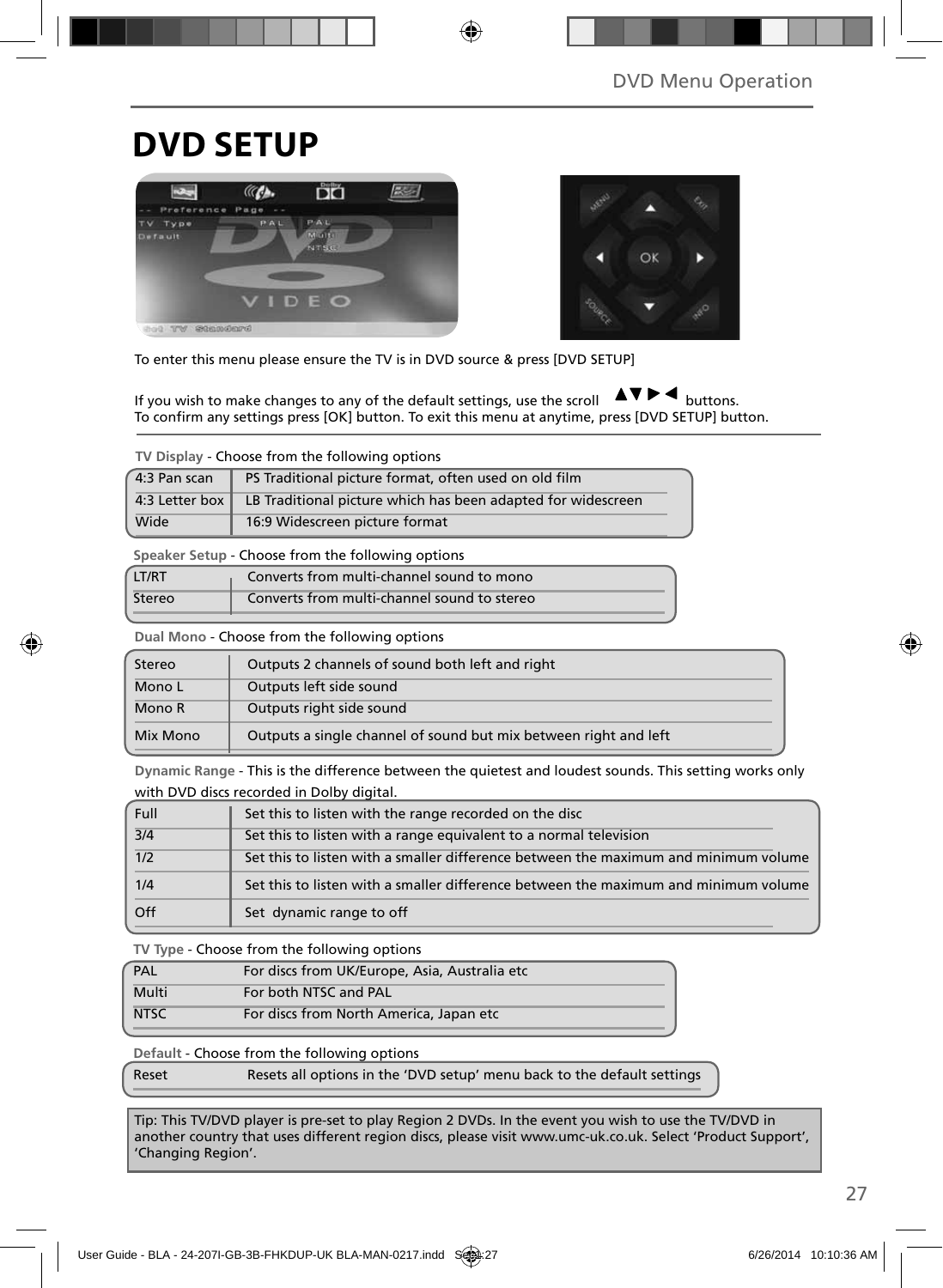# **7 DAY TV GUIDE**

TV Guide is available in Freeview TV mode. It provides information about forthcoming programmes (where supported by the Freeview channel). You can view the start and end time of all programmes and on all channels for the next 7 days and set reminders.

1) Press [TV GUIDE]. The following 7 Day TV Guide will appear..

| 7 Day TV GUIDE                                                                                                                                                                                                                                                                                                                                 |                     |                                 |                                 |  |
|------------------------------------------------------------------------------------------------------------------------------------------------------------------------------------------------------------------------------------------------------------------------------------------------------------------------------------------------|---------------------|---------------------------------|---------------------------------|--|
| 10 Years Younger: The Challenge<br>Season <sub>2</sub><br>Support worker Janice Cassidy's lifestyle of long working hours and a penchant for tanning<br>has taken its toll, while the stress of bringing up two daughters and heavy smoking has<br>affected interior designer Shere Morady. Surgeon Jan Stanek and the team set out to provide |                     |                                 |                                 |  |
|                                                                                                                                                                                                                                                                                                                                                |                     |                                 | 04 Aug 2010 10:42               |  |
| BBC1                                                                                                                                                                                                                                                                                                                                           | 05:00-06:00         | 10 Years Younger: The Challenge |                                 |  |
| BBC <sub>2</sub>                                                                                                                                                                                                                                                                                                                               | 06:00-06:30         | The Simpsons                    |                                 |  |
| ITV <sub>1</sub>                                                                                                                                                                                                                                                                                                                               | 06:30-07:00         | <b>Hollyoaks</b>                |                                 |  |
| Channel 4                                                                                                                                                                                                                                                                                                                                      | 07:00-08:00         | Channel 4 News                  |                                 |  |
| five                                                                                                                                                                                                                                                                                                                                           | 08:00-09:00         | How to Look Good Naked          |                                 |  |
| BBC3                                                                                                                                                                                                                                                                                                                                           | 09:00-10:00         | Newlyweds: The One Year Itch    |                                 |  |
| BBC4                                                                                                                                                                                                                                                                                                                                           | 10:00-11:15         | <b>Big Brother</b>              |                                 |  |
| ITV <sub>2</sub>                                                                                                                                                                                                                                                                                                                               | 11:15-11:45         | The Big Bang Theory             |                                 |  |
| Record                                                                                                                                                                                                                                                                                                                                         | Remind<br>Move View | Prev Day<br>Display             | Next Day<br>Exit<br><b>EXIT</b> |  |

2) Navigate through the menu using  $\blacktriangle \blacktriangledown \blacktriangleright \blacktriangleleft$ 

You can now: Record a programme by pressing RED (USB device must be connected) Set a reminder by pressing GREEN View a previous day by pressing YELLOW View the next day by pressing BLUE

3) Press [EXIT] to exit the 7 day TV Guide.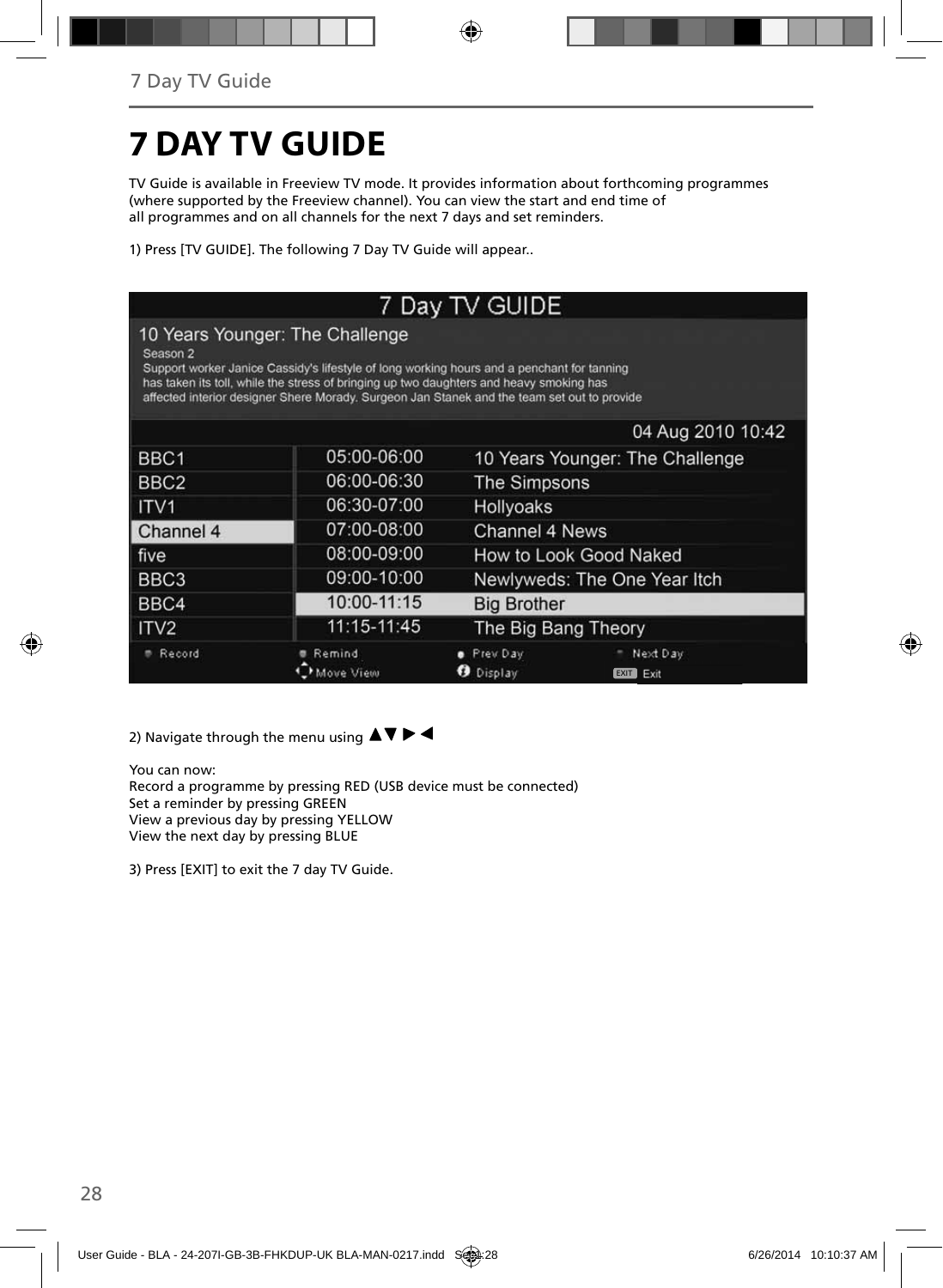### **USB RECORD - DIGITAL/FREEVIEW MODE**

USB RECORD – DIGITAL/FREEVIEW MODE

Built into this television is a USB record facility. This function is available in Digital/Freeview mode when used in coniunction with a compatible USB memory stick or USB hard drive. The benefits of this are as follows:

- Pause live TV and then playback, fast forward and rewind (up to live TV)
- One button record, if you decide you want to record the current programme
- Easy programmable recording from the 7 day TV Guide
- Record TV and watch/listen back on your computer/laptop

Due to the nature of the product, it is necessary to use a high speed USB memory stick (as the TV reads from and writes to the memory stick at the same time, some memory sticks may not be suitable)

You can purchase high speed memory sticks from some computer stores, alternatively, we have a selection of tested and compatible memory sticks available to purchase directly from the helpline/web site.

Minimum Specification - USB Memory Stick

| <b>Read Speed</b>  | 20 MB/s (Mega Byte Per Second) |  |
|--------------------|--------------------------------|--|
| <b>Write Speed</b> | 6 MB/s (Mega Byte Per Second)  |  |

**If you wish to use a USB portable hard drive larger than 32GB, please refer to the FAQ section at the rear of this user guide.**

#### Pause Live TV (Time Shift)

Pausing Live TV is very simple.



 $(n)$  - Press the play/pause button and the television will pause and the live content will be recorded. To resume watching press play/pause again.

 $\bullet$  - Press fast forward to go forward in a recording (i.e. to skip adverts)

 $\bigcirc$  - Press fast rewind to go back in a recording (i.e. if you fast forwarded too far)

Tip: When you switch the TV to standby or change channel the Time Shift memory is wiped. To restart time shift you must press play/pause button.

#### One Button Record

At any point in time you may decide to record the current channel that you are watching. To do this you need to press the red button highlighted below.



Tip: This television contains one TV tuner, therefore it can only record the channel you are watching or record one channel while the television is in standby mode.

Note: USB record function is only avilable in Digital/Freeview TV mode. Due to copyright laws and illegal copying/recording it is not possible to record to/from any other input/output source.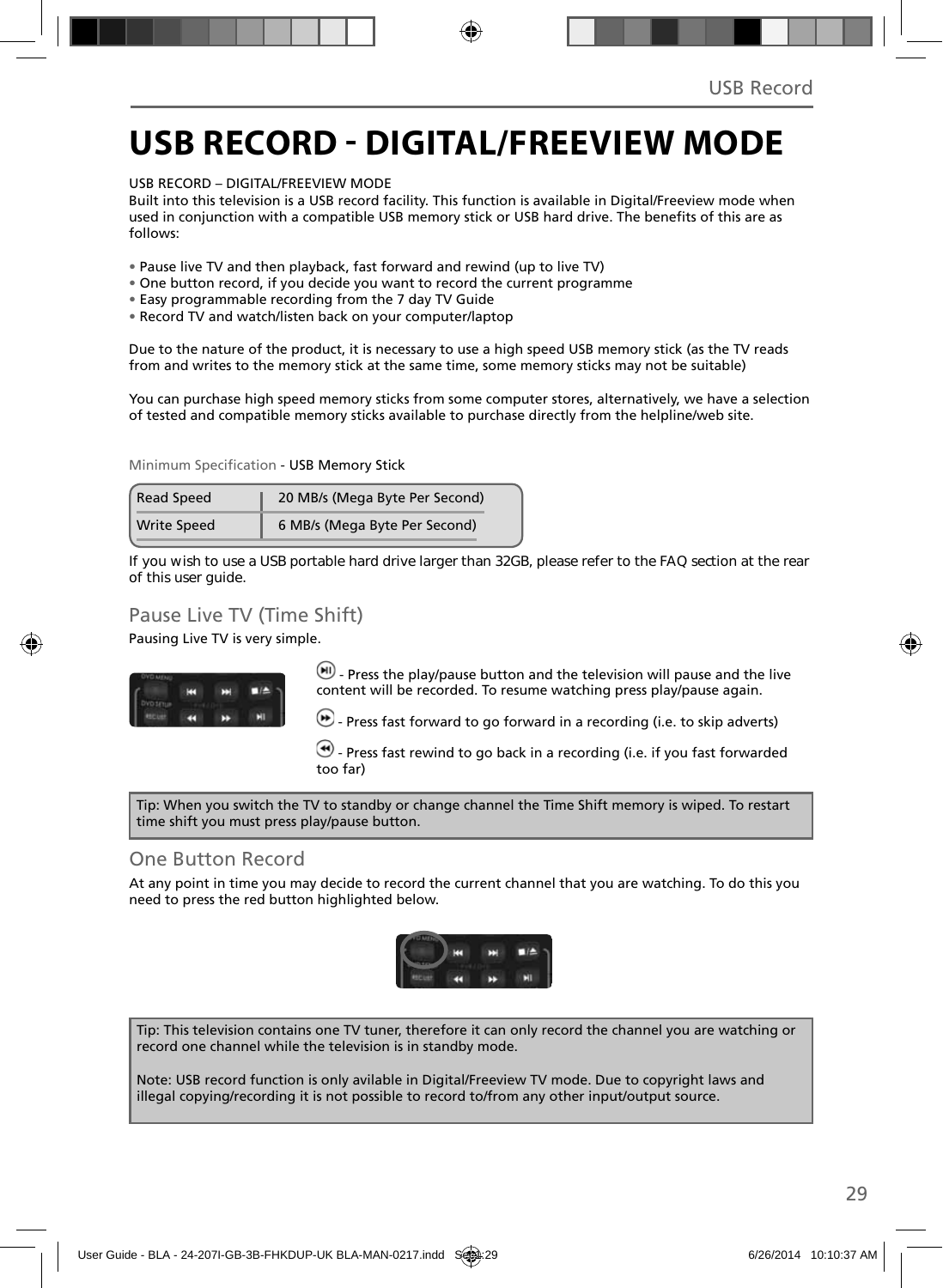### **USB MODE/MEDIA PLAYER**

USB mode offers playback of various different types of content that you have saved on your USB Memory Stick.

On switching to USB source the above menu screen will appear. The content will be divided into Photo, Music, Movie and Text based on file type.



1) You can navigate through the menus using the scroll  $\Delta \nabla \triangleright$   $\blacktriangleleft$  buttons. To confirm the item you wish to play/view press [OK] button.



2) Select the drive you require. (If your drive only has 1 partition you will only see 1 item).



3) You can now access the item. Press OK to view. 4) While viewing you control the item using



or by pressing ( i ) and using  $\Delta \nabla \blacktriangleright$   $\blacktriangle$  and (OK)



Tip: If you experience a playback issue, please ensure the files being used are the correct format (example - the picture plays but no sound) See technical specification page for compatible file types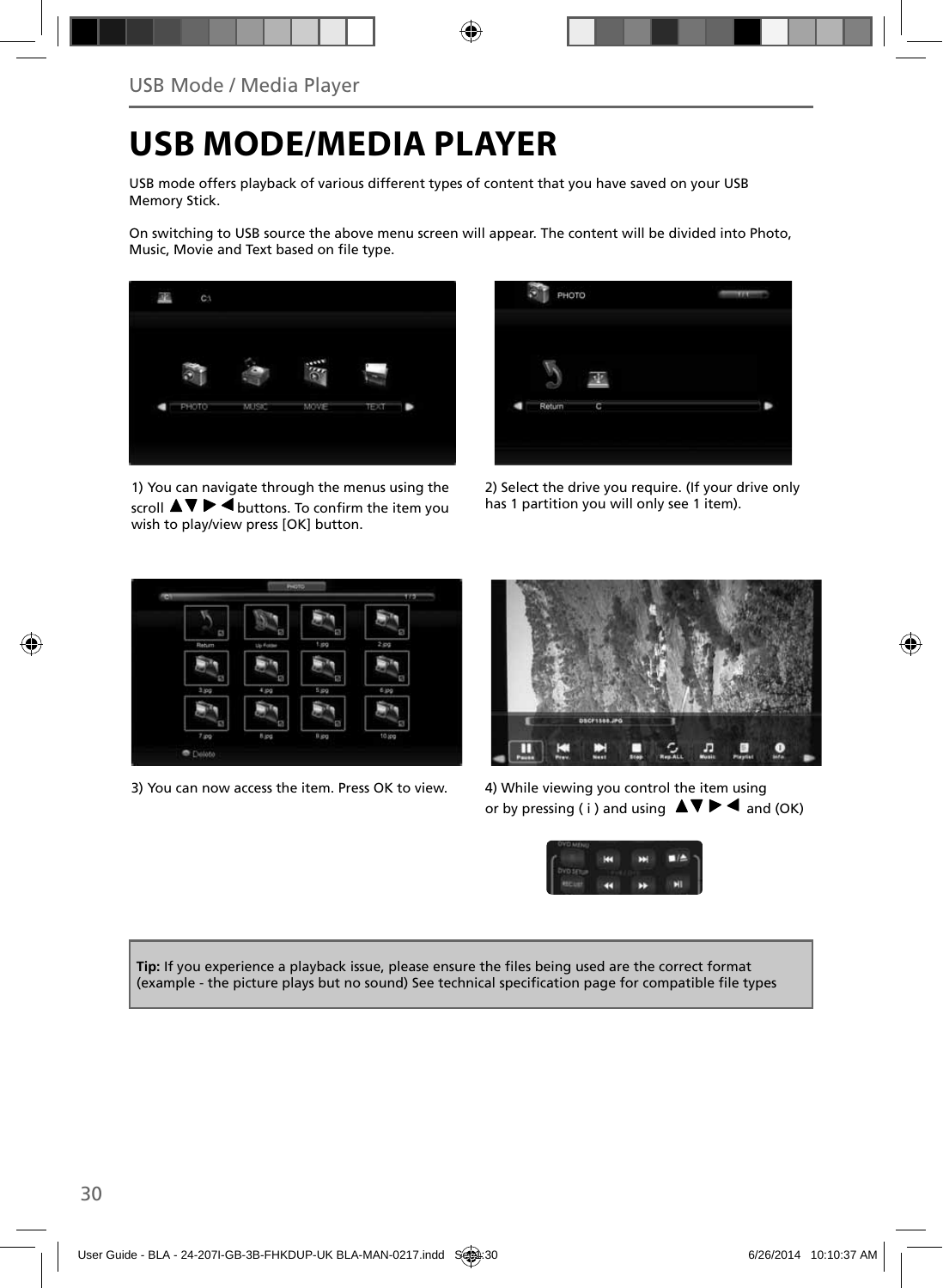### **USING YOUR TV WITH A SKY DIGITAL SET TOP BOX**

#### **Option 1) Connecting your TV to your Sky box (when both the TV and Sky Box are located in the same room)**

Depending on your Sky Box & TV model, connect either by SCART or HDMI cables (available separately)

If connecting by SCART, select the 'Input source' on the TV as SCART.

If connecting by HDMI, select the 'Input source' on the TV as HDMI (if the TV has more than 1 HDMI port, ensure you select the input source to match the HDMI numbered port on the rear of the TV)

If you wish to use your Sky remote to operate the TV's functions, you will need a Sky remote control (Revision 9 or later) and you will need to programme a 4 digit code into it. See bottom of this page.

#### **Option 2) Connecting your TV to your Sky box (when your Sky box is located in a different room to the TV)**

Please note, if you are adding a 'Magic Eye/TV Link' to your system so that you can use your Sky remote control to change the Sky channel in the room where the 2nd TV is located, please refer to the instructions included with the TV link/magic eye in order to ensure the RF or RF2 output on your Sky box is powered on. (The red LED light on the TV link/magic eye will light up if the RF / RF2 output is correctly set up) If you do not have the instructions that came with the TV link/magic eye, instructions on how to do it can be found on our web site.



1) To tune the TV to the Sky box, on the 2nd TV, select the 'Analogue' input source.

2) Select the channel that you wish to store the Sky box/channel on. (If you do not use channels 1-5 because you no longer have analogue terrestrial channels after digital switchover, you may choose to select channel 1 to store the Sky box/channel, if you still have and use analogue channels 1-5, you may for example decide that channel 6 is the best option for you)

3) Press the corresponding number on the remote control to select the desired analogue channel chosen as per point 2 above.

4) On the TV remote control, press Menu. Now navigate through the menus to select Manual Tuning or Analogue Manual tuning (refer to the Tuning/Channel menu section of this user guide if necessary)

5) Manually tune in the channel (usually, the Sky box is at a frequency between 800Mhz and 850Mhz) once the Sky box/channel is found, press 'OK' to store it.

If you wish to use your Sky remote to operate the TV's functions, you will need a Sky remote control (Revision 9 or later) and you will need to programme a 4 digit code into it. See below.

#### **Using a Sky Remote or a Universal Remote to operate your TV**

**Sky Remote Control** - If you wish to use your Sky remote to operate the basic functions of your TV, you need to programme a 4 digit code into it. Please note - you will need the latest Sky Revision 9 remote control as this is the only version that includes the latest software/fi rmware necessary to operate this model of TV. **The code required for this television is 2134.** If you wish to upgrade/replace your existing Sky remote control to the latest version, you can do so on our web site.

**Universal Remote Control** - If you wish to use a Universal remote control to operate your TV, please refer to the website for a full list of codes. (Please note we only have codes for One for All branded remote controls, if you have an alternative brand of Universal remote, please refer to the manufacturer for the code.)

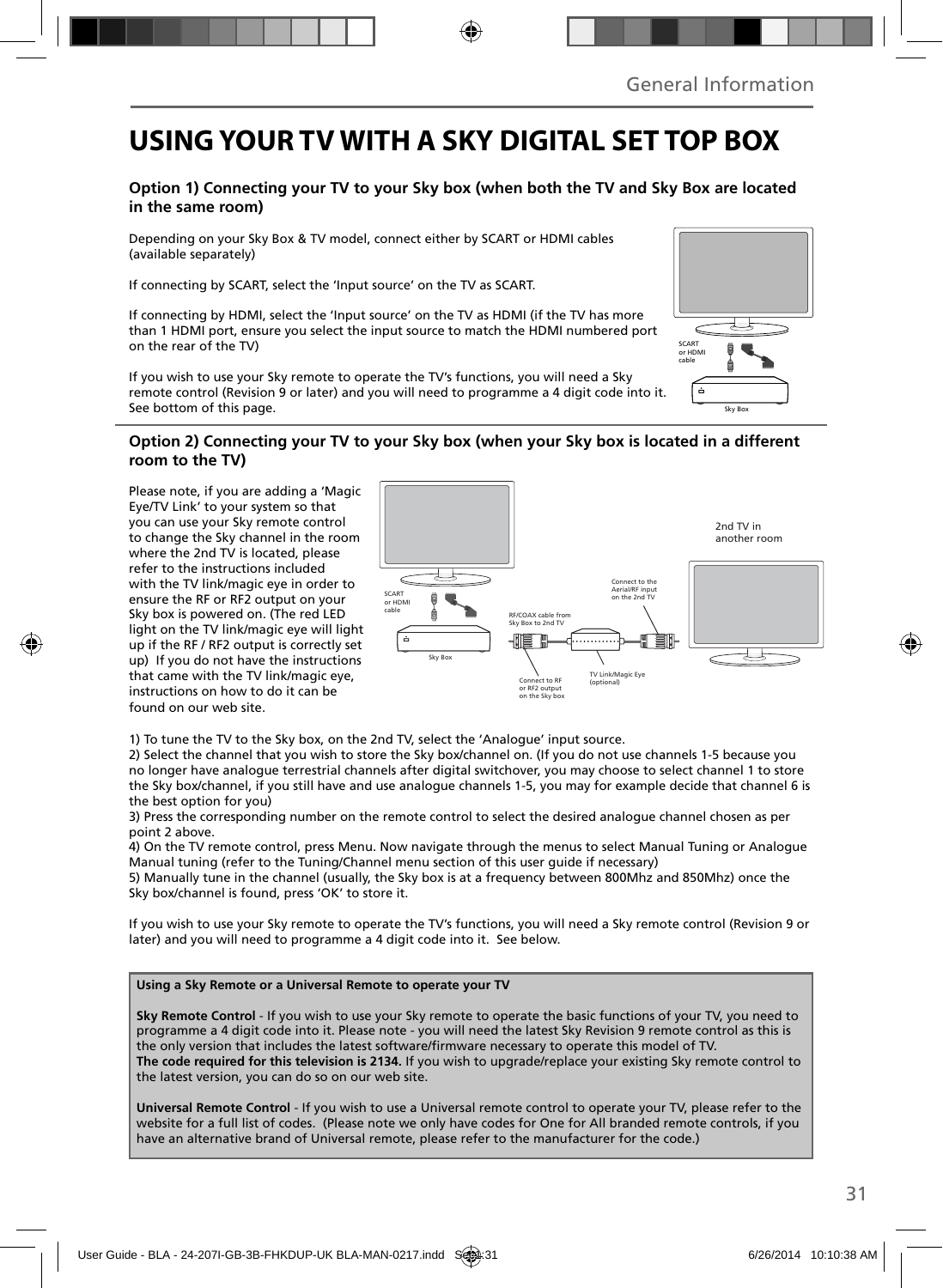# **FREQUENTLY ASKED QUESTIONS**

| General              | I would like to have louder<br>sound by connecting<br>additional speakers                                                               | 1) Use the 3.5mm headphone output and a 3.5mm to phono cable<br>(available separately) to connect to an amplifier/surround sound system.<br>Please note this will deactivate the TV's built in speakers.<br>2) Connect a COAX cable from the TV's COAX output to your<br>amplifier/surround systems COAX input.                                                                                                                                                                                                                                                                                                                      |
|----------------------|-----------------------------------------------------------------------------------------------------------------------------------------|--------------------------------------------------------------------------------------------------------------------------------------------------------------------------------------------------------------------------------------------------------------------------------------------------------------------------------------------------------------------------------------------------------------------------------------------------------------------------------------------------------------------------------------------------------------------------------------------------------------------------------------|
| General              | Why are some options in<br>the menu unavailable and<br>greyed out                                                                       | Some options are only available in certain sources, i.e. HDMI. They are<br>unavailable in the other sources where they have no affect.                                                                                                                                                                                                                                                                                                                                                                                                                                                                                               |
| General              | Can I stop my TV automatically<br>turning off after 4hrs?                                                                               | Yes, in the time settings menu, scroll down to Auto standby and select<br>OFF.                                                                                                                                                                                                                                                                                                                                                                                                                                                                                                                                                       |
| TV                   | I have tuned in Digital TV<br>but I am not receiving any<br>or all of the channels and/<br>or the channels I receive are<br>breaking up | 1) Check you are in an area that can receive Freeview/Saorview<br>Visit www.freeview.co.uk or www.saorview.ie<br>2) Check you are using an aerial that is able to receive a good digital<br>signal. In most cases, you will need an outdoor digital hi-gain/wideband<br>aerial. In areas that have excellent digital coverage, you may be able<br>to use a loft type aerial but it is highly likely that you will also need to<br>connect a booster between the back of the TV and the TV aerial wall<br>socket. Unfortunately, to receive a good enough digital signal, it is not<br>possible to use a portable/indoor type aerial. |
| <b>TV</b>            | I have re-tuned my television<br>but when I switch it off it is<br>not storing the channels                                             | Complete a first time installation, please refer to the set-up menu section<br>of the manual of how to do this.                                                                                                                                                                                                                                                                                                                                                                                                                                                                                                                      |
| <b>DVD</b>           | I have inserted a disc but it is<br>not playing                                                                                         | 1) Ensure you have inserted the disc facing the correct way.<br>2) Ensure the disc is clean and is not scratched.<br>3) Some copied discs will not play.<br>4) Check the DVD is a region 2 disc – to change the region of the DVD<br>player, refer to www.umc-uk.co.uk select 'product support', 'changing<br>region'.                                                                                                                                                                                                                                                                                                               |
| <b>DVD</b>           | I have pressed the eject<br>button but the disc is not<br>coming out                                                                    | To eject the disc hold the stop/eject button for 4 seconds.                                                                                                                                                                                                                                                                                                                                                                                                                                                                                                                                                                          |
| VCR/DVD<br>Recorder  | I have connected the TV to<br>my VCR or DVD Recorder via<br>SCART but it is not recording                                               | In addition to connecting via SCART, you should connect the aerial cable<br>from the wall socket to your VCR/DVD Recorder and another aerial cable<br>from the VCR/DVD Recorder to the TV.                                                                                                                                                                                                                                                                                                                                                                                                                                           |
| <b>Game Consoles</b> | I have connected my PS3 to<br>the TV via HDMI, but I am<br>not receiving any pictures or<br>sound on my Television                      | 1) Ensure the TVs source is on HDMI.<br>2) Check your settings on your PS3 are as per the PS3 instruction manual.                                                                                                                                                                                                                                                                                                                                                                                                                                                                                                                    |
| <b>Game Consoles</b> | I have connected my<br>Xbox 360 to the TV via<br>Component Cables (Red,<br>Green & Blue) but I am not<br>receiving any sound            | Component cables only provide HD Pictures. For the sound you will need<br>to connect the Red & White audio cables on the Xbox to the Red & White<br>phono inputs on the rear of the TV. Please refer to the 'Connections'<br>pages.                                                                                                                                                                                                                                                                                                                                                                                                  |
| System Lock          | I have changed the password<br>on the television and now<br>forgotten it                                                                | There is a master password of 4711, to gain access to the TV menu and<br>reset the normal password.                                                                                                                                                                                                                                                                                                                                                                                                                                                                                                                                  |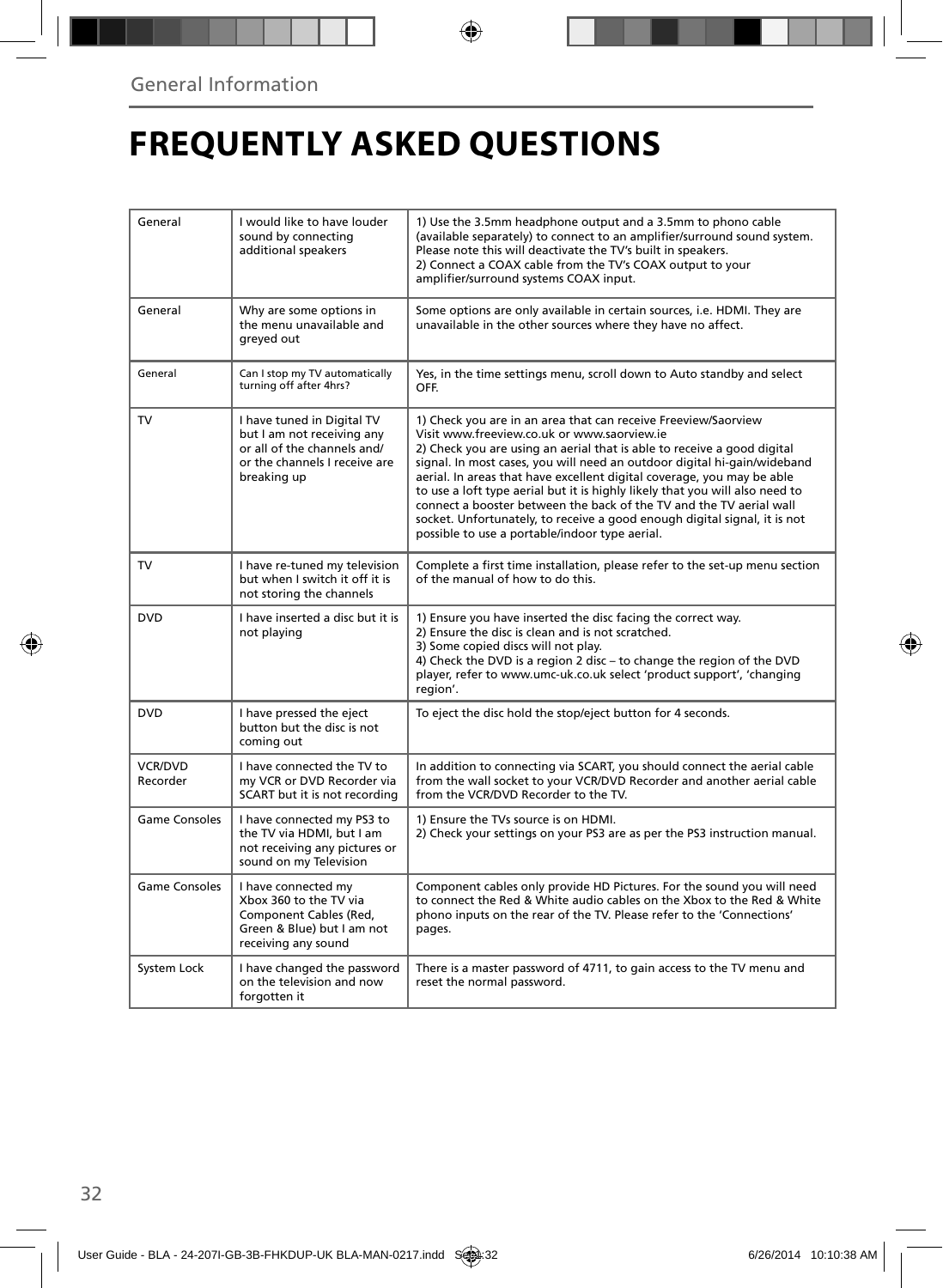# **FREQUENTLY ASKED QUESTIONS**

| USB Mode                       | I have inserted a USB<br>Memory Key, but the TV<br>does not recognise it                   | Ensure the USB Memory Key is formatted to type FAT32.                                                                                                                                                                                                                                                                                                                              |
|--------------------------------|--------------------------------------------------------------------------------------------|------------------------------------------------------------------------------------------------------------------------------------------------------------------------------------------------------------------------------------------------------------------------------------------------------------------------------------------------------------------------------------|
| USB Mode                       | Using a USB portable hard<br>drive / larger than 32GB                                      | If you wish to use a portable hard drive larger than 32GB, please note<br>that it must be formatted to the FAT32 file system in order to operate on<br>this TV. Windows XP/Vista computers are only capable of formatting up<br>to 32GB, therefore, you will need a software programme/utility to format<br>larger hard drives. Please refer to the web site for more information. |
| USB Record /<br>TV models only | I cannot change the channel,<br>access the menu or use the<br>red button                   | During Time Shift you cannot change the channel, access the menu or use<br>the red button                                                                                                                                                                                                                                                                                          |
| USB Record /<br>TV models only | When using the USB to<br>record the picture 'breaks<br>up' or experience loss of<br>sound. | Check the USB Memory Stick meet the minimum requirements of Read<br>Speed - 20 MB/s (Mega Byte Per Second), Write Speed - 6 MB/s (Mega Byte<br>Per Second)                                                                                                                                                                                                                         |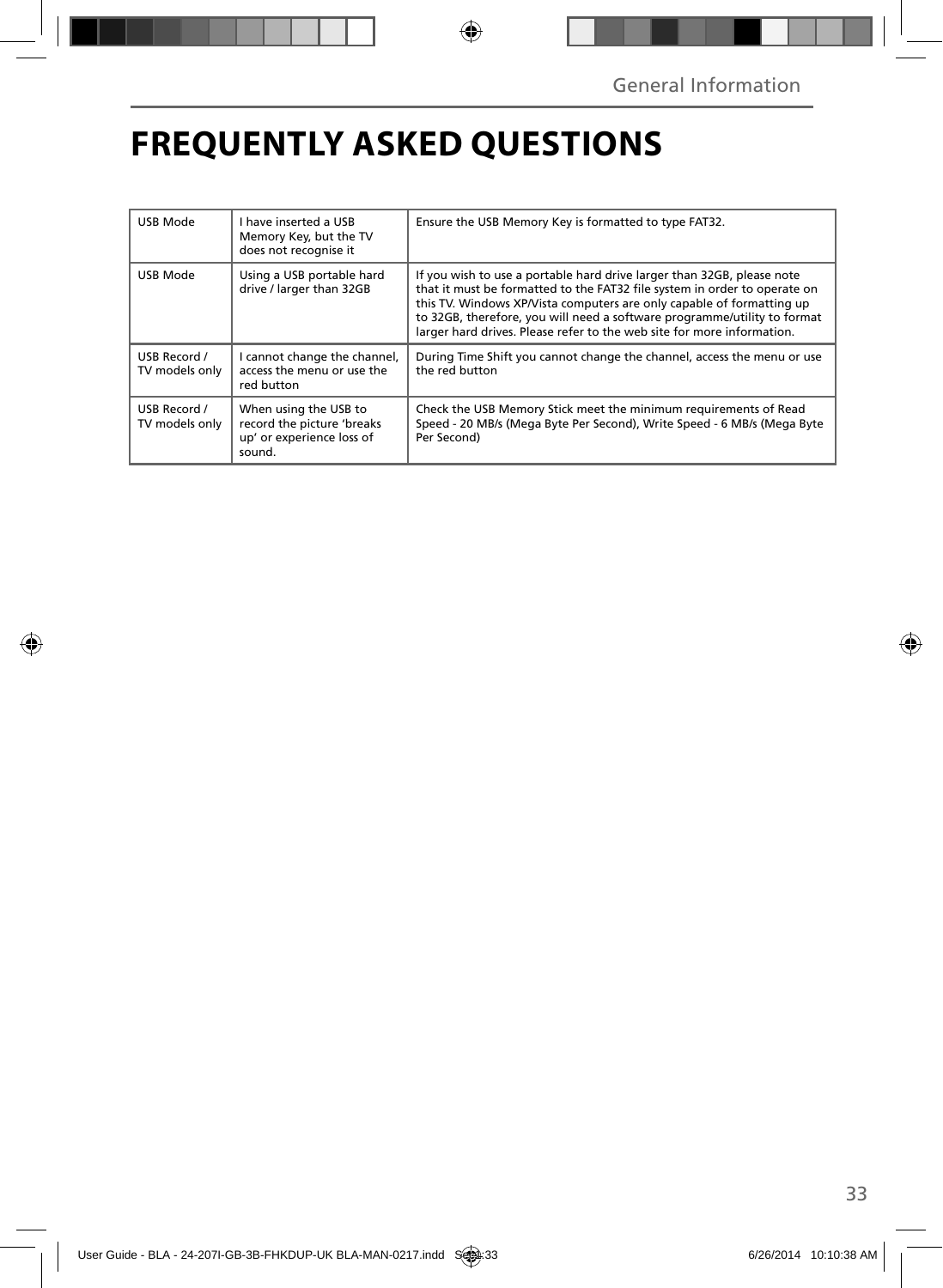# **TECHNICAL SPECIFICATION**

| Model                                     | 24/207I-GB-3B-FHKDUP                                                                                                                   |  |  |
|-------------------------------------------|----------------------------------------------------------------------------------------------------------------------------------------|--|--|
| Screen size<br>(diagonal)                 | 24''/61cm                                                                                                                              |  |  |
| <b>Resolution</b>                         | 1920 x 1080                                                                                                                            |  |  |
| RF                                        | Antenna / Analog / DVB                                                                                                                 |  |  |
| <b>Inputs</b>                             | 2 x HDMI, 1 x USB, 1 x SCART,<br>1 x Component/Y Pb Pr, 1 x Composite/Video,<br>1 x shared audio for Composite/Video & Component/YPbPr |  |  |
| <b>Sound Outputs</b>                      | 1 x 3.5mm Headphone                                                                                                                    |  |  |
| Sound power,<br>watts                     | 2x3                                                                                                                                    |  |  |
| Voltage and power<br>consumption          | $110 - 240V \sim 50/60Hz$<br>24/50W<br>(home/max)<br>(<0.5W inStandBy) (0W in OFF mode)                                                |  |  |
| <b>Annual Energy</b><br>Consumption       | 35 kWh                                                                                                                                 |  |  |
| <b>Energy Rating (EEI)</b>                | A                                                                                                                                      |  |  |
| <b>Dimensions including</b><br>stand (mm) | 572W x 394H x 141D                                                                                                                     |  |  |
| Net weight (Kgs)                          | 4.7                                                                                                                                    |  |  |
| <b>Wall Mounting</b>                      | VESA 100 x 100                                                                                                                         |  |  |

### **Compatible files in USB Mode**

| Media   | File Ext. | Codec                                           |            |                                                    |
|---------|-----------|-------------------------------------------------|------------|----------------------------------------------------|
|         |           | Video                                           | Audio      |                                                    |
| Movie   | .mpg      | Mpeg-1, Mpeg-2                                  |            | Max Resolution: 1920x1080<br>Max Data rate: 40Mbps |
|         | .avi      | Xvid, MJPEG,<br>MPEG-4 SP/ASP                   |            |                                                    |
|         | .ts       | Mpeg-2                                          |            | Max Resolution: 1920x1080                          |
|         | .dat      | Mpeg-1                                          | MP3, WMA   | Max Data rate: 40Mbps                              |
|         | .mp4      | Mpeg-1, Mpeg-2                                  |            | Max Resolution: 1024x768                           |
| Music   | .vob      | Mpeg-2                                          |            | Max Data rate: 40Mbps                              |
|         | mp3.      |                                                 | MP3        | Sample Rate 16K-48KHz                              |
|         | .wma      |                                                 | <b>WMA</b> | Bit rate: 32K - 442Kbps                            |
| Picture | .jpg      | <b>Progressive JPEG</b><br><b>Baseline JPEG</b> |            | Max Resolution: 1024x768                           |
|         | .jpeg     |                                                 |            | Max Resolution: 8192x8192                          |
|         | .bmp      | <b>BMP</b>                                      |            | Max Resolution: 6500x6500                          |
|         |           |                                                 |            |                                                    |